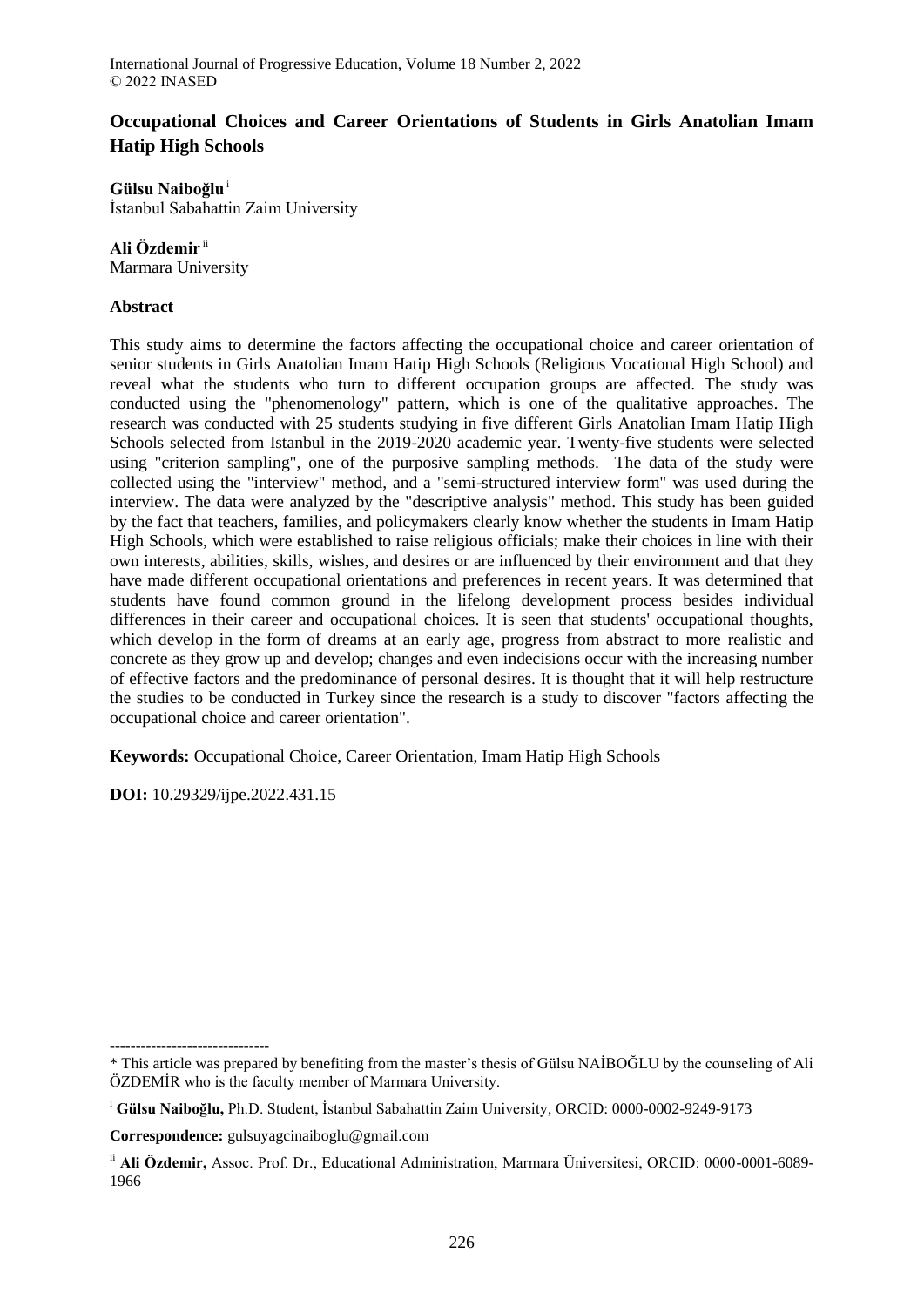## **INTRODUCTION**

We can define the concept of occupation as the whole of the activities in which people serve humanity after their education processes and as a result, earn income in order to continue their lives (Kuzgun, 2000). Career, on the other hand, has the meaning of reaching the senior management levels with its first definition (Ibis, 2011), and today, it includes not only this but also the "knowledge, expertise, experience, task change" acquired by the person in the process (Erdoğmuş, 2003). Occupational orientation and subsequent career concepts are a concept that does not end with acquiring a job, but also includes the social status that comes with it. For this reason, "The concept of Career Development rather than Occupational Choice" is emphasized more today (Kuzgun, 2000). Occupational choice is a complex behavior that includes factors such as abilities, interests, needs, psychology, socio-economic status, gender, etc. (Kuzgun, 2000).

## **Occupational Choices and Career Orientation**

Working life offers the individual the opportunity to develop a social identity, increase selfesteem, develop talents, and is at the center of adult life in modern economies (Corey, 2015). Occupation is indispensable in which the individuals are influenced throughout their lives; perhaps in the general sense, they define and complete themselves. The person achieves success and is satisfied by focusing, aiming to do the best, and being proud of their work regardless of the occupation (Niles and Bowlsbey, 2013). Perceptions about the occupation and career enrich and make sense in line with the development stages of individuals. Considering developmental differences, it is important to pay regard to student perceptions to correctly address occupational choice and career development needs (Pyne and Bernes, 2002). Individual is not fully aware of why they should choose an occupation in childhood during their developmental process (Lehman and Witty, 1930). The importance of acquiring an occupation is mentioned worldwide, and one of the frequently used phrases in many countries is that "people are sensitive in choosing their spouses and jobs". Diversification and importance status in occupational groups vary according to the needs of the period. It should be emphasized that the occupational choice should be made more carefully and meticulously by predicting what may change in the future in the flow of life, which is changing very fast (Özsoy, 2004). Studies have also shown that a person does his/her job for approximately 70% of their life. Such an important choice is made at the youth, that is, adolescence causes mistakes and confusions (Telman, 2006). Kuzgun (2000) describes career as "a concept that expresses progress, pauses, and tensions in a lifetime series of events, in the general pattern and development line formed due to the succession of occupations and other life roles, especially in occupational roles". Deciding on the occupation develops over time whereas the career continues throughout the life of the individual (Özgen, Yalçın, and Öztürk, 2002). Persons develop their careers in line with their talents, skills, knowledge, wishes, goals, desires, and interests (Bayraktaroğlu, 2008). Career development theorists state that this period occurs as a result of being influenced by family, peers, various social institutions such as school and society (Bacanlı and Sürücü, 2011).

## **Factors Affecting Occupational Choices and Career Orientation**

Career seeking aims to find answers to the questions "Who am I?", "What do I want?" and "What do I need?". Aims to answer questions about research activities in the meantime, which jobs are attractive, how the job can satisfy the person, and what the person can offer to the world (Porfeli and Skorikov, 2010). Career research ranges from a comprehensive exploration of possible occupational identities to a deeper (in-depth) exploration of their core characteristics (e.g., interests, values, and life goals) concerning specific career opportunities (Porfeli and Lee, 2012). Career development is a lifelong process based on choosing from many occupations and being ready to move forward with these choices. Each individual is affected by many factors such as family, personal values, abilities, and social context in this process (Şeker and Çapri, 2019). The main factors affecting students' career and occupational choices are personal interests, family, environment, school, social media, etc. (Zafar, 2019). Career development is a continuous process that involves seeking, acquiring, and processing information about oneself and one's environment as Gati emphasizes (Fabio, Palazzeschi, Asulin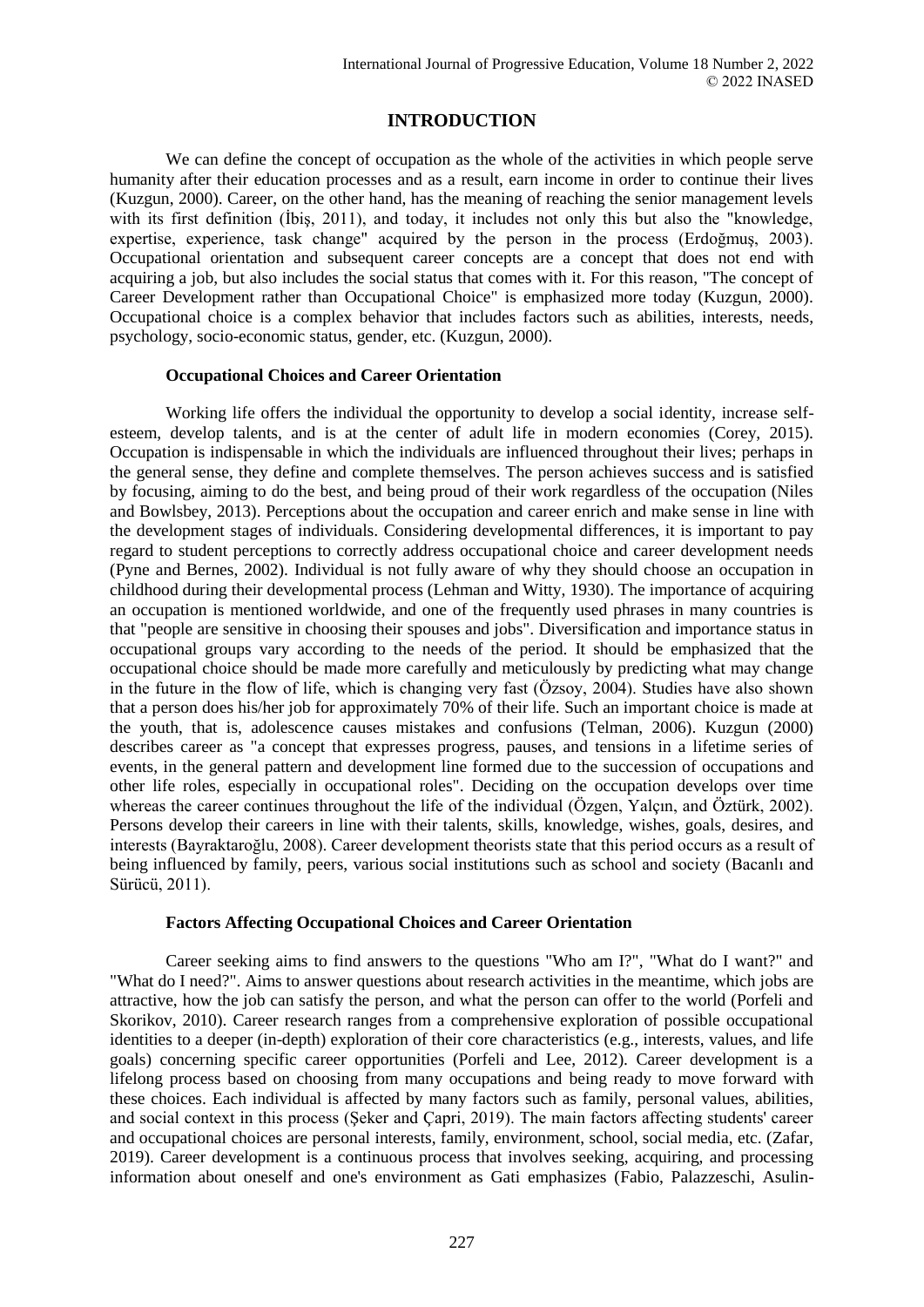Peretz, & Gati, 2013). The 18-22 age range, where young adults are subject to various pressures to make career-related decisions, is the most effective but stressful period for career development. Typically, young adults are pressured by parents, friends, and teachers to make career decisions (Corey, 2015). Different factors affecting the individual's occupational choice are stated in four primary systems. These systems are intertwined in a circle and are not independent of each other:



#### **Figure 1. Systems Affecting Occupational Choice Chart (cited from Zunker, 2006 Atlı, 2012)**

Much of the literature on career discovery in adolescent populations is based on career decision-making and occupational identity. The most important part of career development occurs during adolescence. Adolescents begin to clarify their careers, develop an awareness of occupational interests and facts, and assume career-related tasks such as career planning and career discovery as they increasingly think about their future careers (Rogers and Creed, 2011). Therefore, career development is a dynamic process between various ages and stages of life (Corey, 2015).

Gender has been the most remarkable demographic variable in the occupational choice literature (Huffman and Torres, 2001). There was no difference between career decision-making competence levels according to gender. In recent years, the traditional distinction between men and women has blurred the changing understanding of occupation and career. This may be because efforts to become an individual in a society close the gap between men and women at the level of career decision-making competence. The difficulties women face in the progressive period of transition from modernity to postmodern life have been overcome by environmental stimuli (Bolat and Odacı, 2017).

The most important point is the personality trait; for example, an aggressive individual cannot be a successful cop apart from the individual's suitability to the physical features of the occupation. Personality traits and occupational harmony play a vital role in the success and happiness of the individual (Telman, 2006). Self-discovery refers to acquiring more information about the individual's personality, including values, interests, and abilities. In contrast, environmental research refers to gathering information about the opportunities and constraints faced by the individual in various contexts such as school, work, and social networks (Denault, Ratelle, Duchesne, and Guay, 2019). "Self-efficacy perception" shows the belief put forward by Bandura that the individual can be successful in a subject. Individuals' considering themselves competent in a subject means knowing the beginning and the end of that subject (Bozgeyikli, 2004). Self-efficacy defines one's belief in his/her potential for success with any difficulty (Sickinger, 2012). Individuals have the peace and happiness they want in their social lives, especially in their business lives, if they make their occupational choices and career preferences in line with their personalities. The individuals need to know themselves well and ensure that their personality traits coincide with the occupation they want in order to achieve this (Ahmetoğulları and Güneş, 2017). Turner (2003) found that parents' support for careerrelated skill development, career-related modeling, praise, encouragement, and emotional support was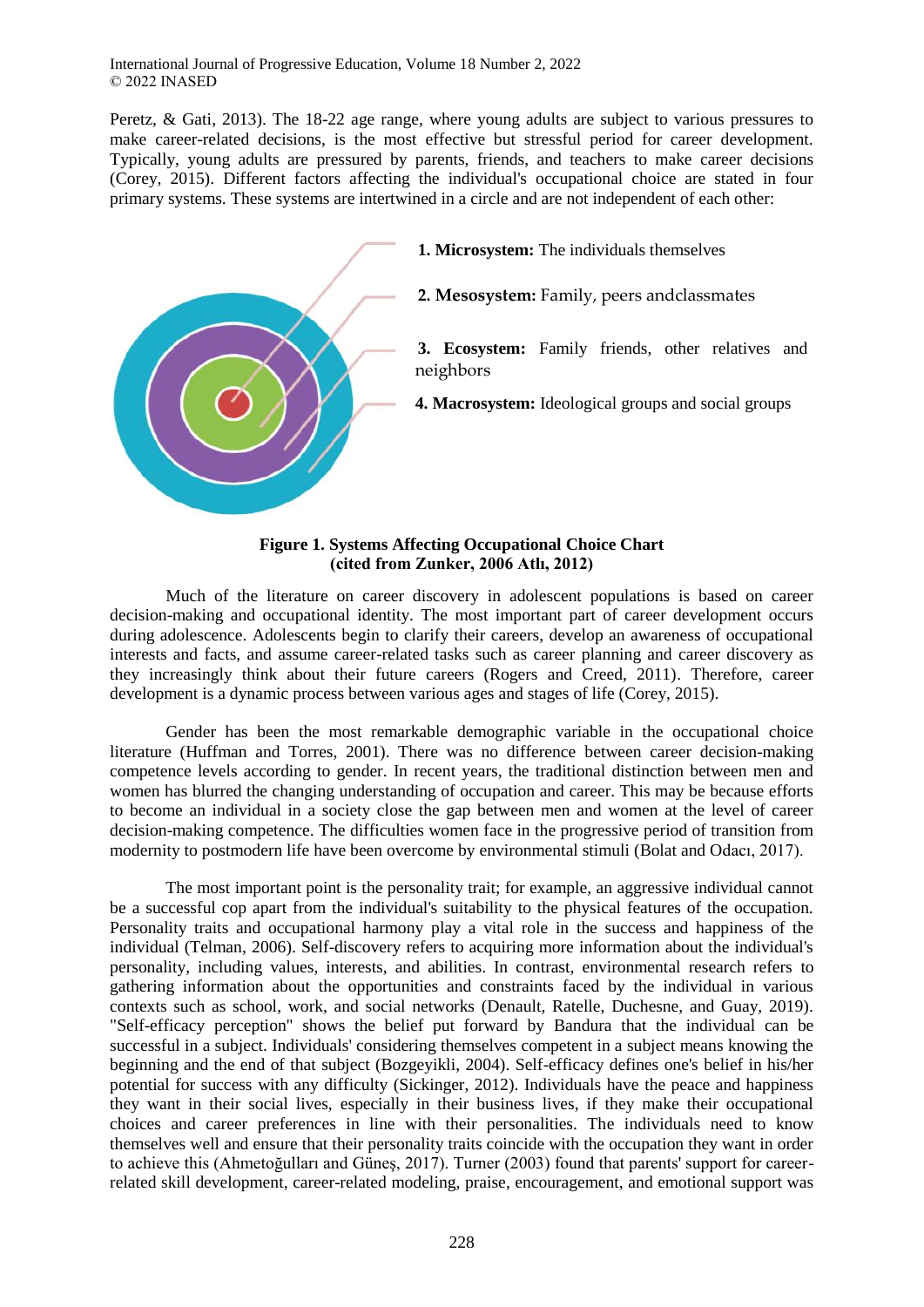helpful in the development of career self-efficacy of adolescents. Parental support has been assumed to be an important source of children's educational and occupational development tasks, accounting for between one-third and half of the children's career-related task self-efficacy (cited in Raque-Bogdan, Klingaman, Martin and Lucas 2013). Research on the direct relationship between parental pressure and autonomy has shown that a parent who allows the adolescents to make their own decisions and act on their own and reduces pressure strategies based on obedience and compliance promotes the development of autonomy in that person (Perez and Cumsille, 2012).

There is a slight difference between the concepts of skill and talent even though they are close in meaning. Skill means "the individual being competent to do the task given," whereas talent is "the individual's potential to reflect on his/her performance." Skill is the result of the interaction between potential, interests, and conditions (Yeşilyaprak, 2014). Talents are one of the most important predispositions that will affect the success rate of the occupation that individuals will choose (Atlı, 2012). Strong defined interest in 1943 as "the individual's continuous reactions to a person, object, or activity in the form of like, dislike, indifference." Roe (1964), on the other hand, defined interest as "the things that a person pays attention to, observes, thinks about and enjoys without making a special effort" (Atalay, 2008). Interest in education plays a very important role in a child's occupational choice. Children's interest in education develops and shapes through various institutions such as home, school, colleges, and society. Most individuals work in jobs that do not satisfy them. Many of them live as if they were imprisoned for life. Therefore, it is important to identify individuals' real interests early in life accurately. The occupational choice becomes easier if individuals realize their interests (Aggarwal and Bala, 2017).

It is also important for the individual to make an economic assessment of the country and the city where they live. It is necessary to consider that there may be occupational groups that the country will not need in the future, considering the present and future conditions in terms of the country's development (Telman, 2006). The primary purpose of the Ministry of National Education (MoNE) 2023 Education Vision is to "educate individuals equipped with the skills of the present and the future" (MoNE, 2023). It has been ensured in line with the philosophy of this vision that the students determine their careers in the right direction by following their development in every aspect (interest, ability, personality, character...) and the goal of raising qualified individuals has been determined in addition to quantity.

## **Imam Hatip High Schools (From 1951 to Present)**

*Between 1951 and 1971;* the Minister of National Education of the period addressed the necessity of opening Imam Hatip Schools and emphasized the necessity of raising mature and cultured hatips (preachers) and imams to appeal to the Turkish Nation in line with the promises of the party that came to power in 1950. Imam Hatip Schools with a first period based on the primary school of 4 years and the second period of 3 years with a seven-year education period in total constituting a whole were opened in 7 provincial centers. The purpose of these schools was described as "raising a positive, devout clergyman." It was transformed into "Directorate of Religious Education" in 1961 to carry out the education and management activities of these educational institutions, and then into "Directorate General of Religious Education" in 1964 with the increase in the number of Imam-Hatip Secondary Schools according to the need and the opening of Higher Islamic Institutes since 1959. Its name was changed to "General Directorate of Religious Teaching" with the decree-law no. 179 of 1983 (Ünsür, 2005; Öcal; 2015).

*Between 1973 and 1997*, these schools were converted into Imam Hatip High Schools, and new rights were granted in 1973, with the adoption of the Basic Law on National Education No. 1739. "Imam Hatip High Schools are educational institutions that implement both occupational and higher education preparatory programs within the secondary education system opened by the Ministry of National Education in order to train the staff responsible for the fulfillment of religious services such as Imam Hatip High Schools, preaching, and Courses for Quran" (Karasubaşı, 2019; Ünsür, 2005).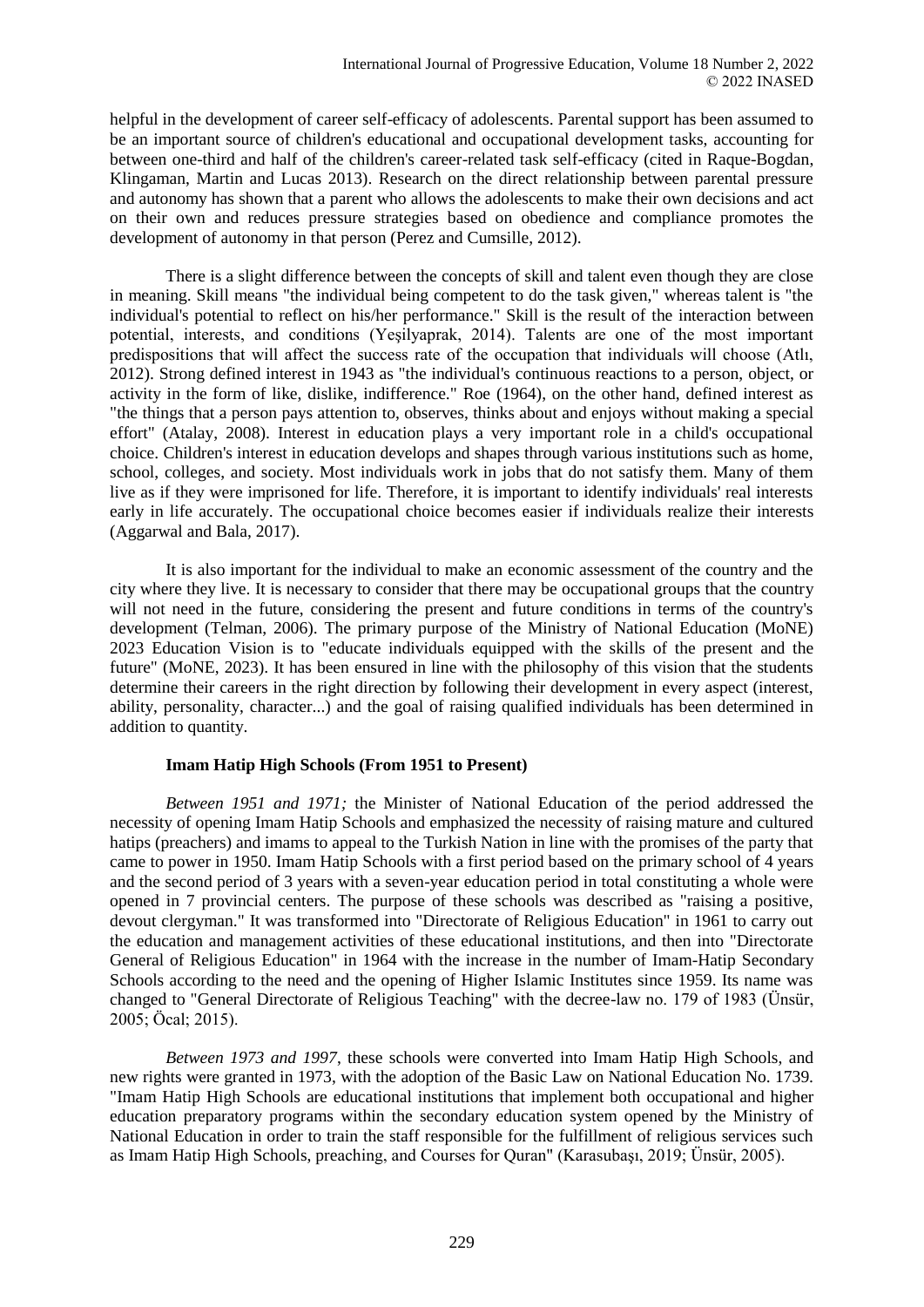*From 1997 to the present,* the 1997 Turkish military memorandum, which was experienced due to the tensions between the political power of the period and the National Security Council (NSC), led to a decrease in the number of Imam Hatip High School students and caused negative events. In 2005, the then President of Religious Affairs said, "The teaching of our religion is not based on gender or class distinction; the Quran has pledged gender equality for fourteen centuries." and supported the appointments. Imam Hatip High Schools quickly got rid of all the negativities they had experienced until then and granted equal rights upon the political change and the coming of the right to power in 2002; the Council of Higher Education (CHE) equalized the coefficient application on every high school basis in 2009 (Ünsür, 2005). Imam Hatip schools affiliated with the General Directorate of Religious Teaching of MoNE aim to educate individuals equipped with the knowledge and skills of the age "with an understanding that centers quality without neglecting quantity." A new road map was drawn to raise respectful, conscious, loyal, and beneficial individuals within the framework of the national and spiritual values of the students (General Directorate of Religious Teaching (DÖGM) Vision Document, 2017; Karasubaşı, 2019).

#### **Purpose and Importance of the Study**

This research aims to determine the factors affecting students' future occupational and career orientation studying in Girls Imam Hatip High Schools with student opinions. The sub-objectives of the research in line with this main purpose are as follows: at what age or grade do occupational choice and career orientation emerge, what or who affects the occupational choice and career orientation, which factors are effective as they pass to higher classes, and which environmental factors play a role in the process of choosing the appropriate occupation.

What distinguishes this research from other studies in the literature is the in-depth study of what may affect the career orientation of female students studying in Imam Hatip schools, especially by including the evaluation of gender and school type distinction. It is thought that the research will help teachers, administrators, and policymakers working at Imam Hatip schools.

## **METHOD**

#### **Research Model and Pattern**

The research was conducted with a qualitative research approach. Qualitative research may mean that qualities "can work and solve as a collection of meanings or a spectrum of situations" when essences cannot find meaning with quantitative data rather than a quantitative measurement of phenomena that exist in our lives (Berg and Lune, 2019). Qualitative research has the feature of interpreting with a "natural" approach in terms of its nature. It paves the way for researchers to analyze the world more on-site with qualitative research including "field notes, interviews, speeches, photographs, records, and researcher diaries" (Denzin and Lincoln, 2011). "Phenomenology", one of the qualitative research patterns, was used in the research. Phenomenological studies involve describing and interpreting the "essence" of experiences by collecting data from individuals with experiences of a phenomenon or concept (Creswell, 2016). The qualitative research method was preferred because the data based on "human experiences" can reveal the relationships of human "assumptions, prejudices, perceptions, emotions" with their social lives and the events they experience.

## **Study Group**

"Criterion sampling" from purposive sampling methods was used to achieve the research's aim. The purposive sampling method is helpful in discovering facts and events by not allowing indepth research in situations where it is thought to have extensive knowledge (Patton, 1987 cited in Yıldırım and Şimşek, 2016). Criteria sampling is the study of every situation that meets the criteria previously created or prepared by the researcher (Yıldırım and Şimşek, 2016). In this context, the method was used to select individuals who meet the criteria determined in order to obtain in-depth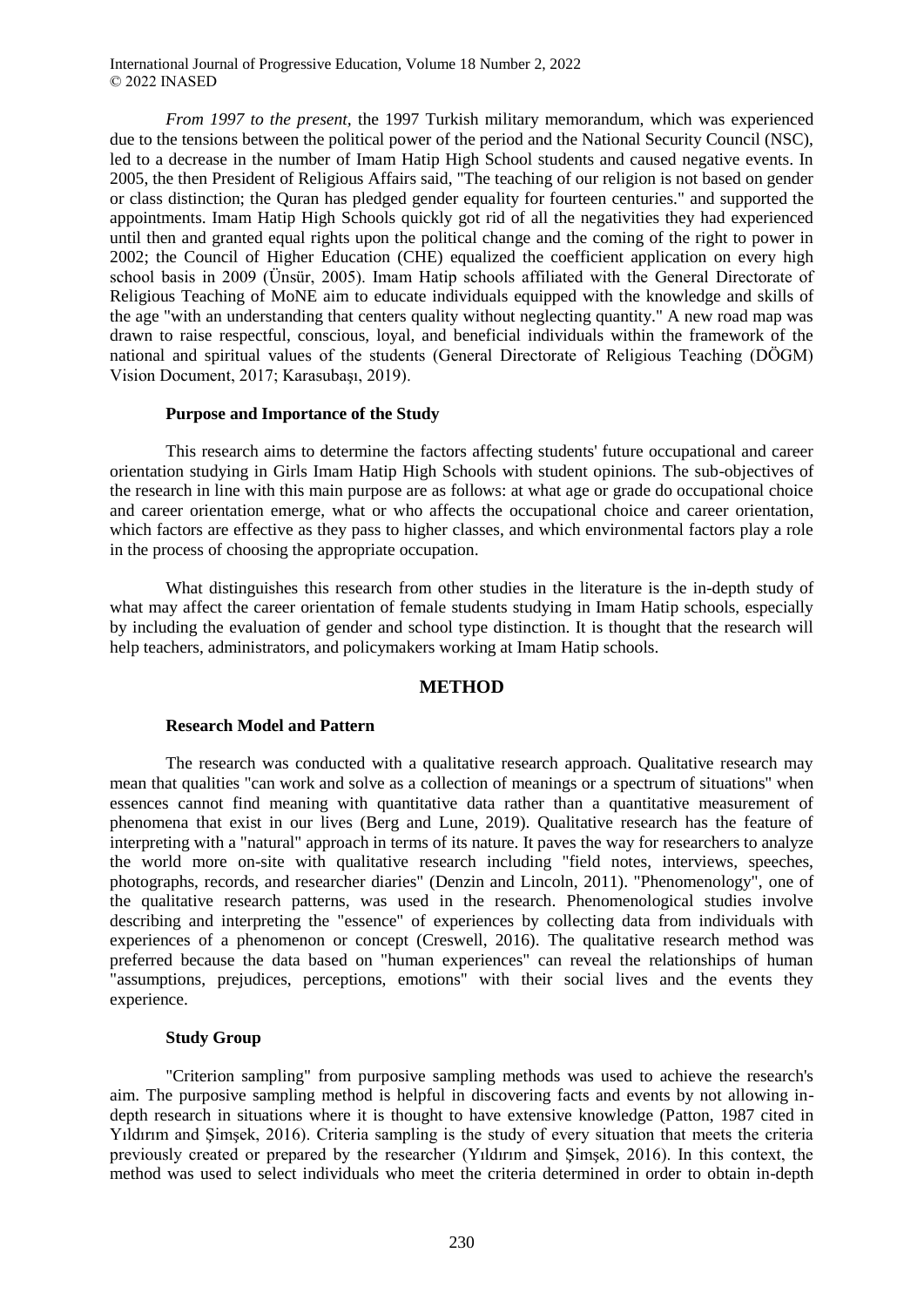information through this method in the research. Criterion sample means "all situations that meet the same criterion and help quality assurance" (Miles and Huberman, 2019). That the participants met the following criteria is considered when determining the study group of the research: being educated in Girls Anatolian Imam Hatip High School, being a high school senior student, taking the university selection and placement exam in the year of the research, being suggested by the school administration among the students who are at the level of awareness to answer the questions within the scope of the research.

Participants consist of 25 12th Grade students educated in five different Girls Anatolian Imam Hatip High Schools in Anatolian and European Sides of Istanbul. The participants were determined from the students studying in the 12th grade and different fields by the research purpose. Interviews were conducted with participants voluntarily regardless of their academic achievement.

|                |        | Class | Area        | Interview |                                   | School       | School                |
|----------------|--------|-------|-------------|-----------|-----------------------------------|--------------|-----------------------|
| Participant    | Gender |       |             | Duration  | Place of Interview                |              | Location              |
|                |        |       |             | (min)     |                                   | Type         |                       |
| A <sub>1</sub> | Girl   | 12    | <b>SCI</b>  | 28.41     | Café                              | <b>AIHHS</b> | Anatolian Side        |
| A2             | Girl   | 12    | <b>SCI</b>  | 16.00     | Café                              | <b>AIHHS</b> | Anatolian Side        |
| A3             | Girl   | 12    | SCI         | 26.08     | Café                              | <b>AIHHS</b> | <b>Anatolian Side</b> |
| A4             | Girl   | 12    | SCI         | 33.03     | Café                              | <b>AIHHS</b> | <b>Anatolian Side</b> |
| A <sub>5</sub> | Girl   | 12    | <b>SCI</b>  | 27.56     | Café                              | <b>AIHHS</b> | Anatolian Side        |
| B1             | Girl   | 12    | EW          | 12.04     | Assistant Principal's Room        | <b>BIHHS</b> | Anatolian Side        |
| B <sub>2</sub> | Girl   | 12    | EW          | 12.56     | <b>Assistant Principal's Room</b> | <b>BIHHS</b> | <b>Anatolian Side</b> |
| B <sub>3</sub> | Girl   | 12    | <b>SCI</b>  | 17.53     | <b>Assistant Principal's Room</b> | <b>BIHHS</b> | Anatolian Side        |
| B4             | Girl   | 12    | LANG        | 13.40     | <b>Assistant Principal's Room</b> | <b>BIHHS</b> | Anatolian Side        |
| B <sub>5</sub> | Girl   | 12    | EW          | 10.40     | Assistant Principal's Room        | <b>BIHHS</b> | <b>Anatolian Side</b> |
| C1             | Girl   | 12    | SCI         | 16.57     | Meeting Room                      | <b>CIHHS</b> | European Side         |
| C <sub>2</sub> | Girl   | 12    | EW          | 21.40     | <b>Meeting Room</b>               | <b>CIHHS</b> | European Side         |
| C <sub>3</sub> | Girl   | 12    | <b>SCI</b>  | 20.47     | Meeting Room                      | <b>CIHHS</b> | European Side         |
| C <sub>4</sub> | Girl   | 12    | EW          | 35.32     | Meeting Room                      | <b>CIHHS</b> | European Side         |
| C <sub>5</sub> | Girl   | 12    | EW          | 27.52     | Meeting Room                      | <b>CIHHS</b> | European Side         |
| D1             | Girl   | 12    | <b>LANG</b> | 18.13     | <b>Empty Class</b>                | <b>DIHHS</b> | <b>Anatolian Side</b> |
| D2             | Girl   | 12    | <b>SCI</b>  | 28.27     | <b>Empty Class</b>                | <b>DIHHS</b> | Anatolian Side        |
| D <sub>3</sub> | Girl   | 12    | EW          | 15.42     | <b>Empty Class</b>                | <b>DIHHS</b> | <b>Anatolian Side</b> |
| D <sub>4</sub> | Girl   | 12    | SCI         | 12.33     | <b>Empty Class</b>                | <b>DIHHS</b> | <b>Anatolian Side</b> |
| D <sub>5</sub> | Girl   | 12    | EW          | 10.50     | <b>Empty Class</b>                | <b>DIHHS</b> | Anatolian Side        |
| E1             | Girl   | 12    | EW          | 40.35     | <b>Empty Class</b>                | <b>EIHHS</b> | European Side         |
| E2             | Girl   | 12    | <b>SCI</b>  | 42.03     | <b>Empty Class</b>                | <b>EIHHS</b> | European Side         |
| E <sub>3</sub> | Girl   | 12    | EW          | 25.27     | <b>Empty Class</b>                | <b>EIHHS</b> | European Side         |
| E4             | Girl   | 12    | EW          | 13.12     | <b>Empty Class</b>                | <b>EIHHS</b> | European Side         |
| E <sub>5</sub> | Girl   | 12    | EW          | 10.51     | <b>Empty Class</b>                | <b>EIHHS</b> | European Side         |

#### **Table 1. Information of the participants**

## **Data Collection Tools and Data Collection**

The interview is the most commonly used method of data collection in qualitative research in the social sciences. The researcher can easily access "the experiences, attitudes, opinions, complaints, emotions, and beliefs of the participants" and obtain effective results with the interview method (cited in Briggs, 1986, Yıldırım and Şimşek, 2016). "Interview" is the best way to understand different individuals and obtain strong data; it allows the researcher to master the subject in-depth by asking for interaction, flexibility, and detail (cited in Punch, 2014, Özdemir, 2018). The researcher needs to be a good listener and questioner, which is the most important point that increases the interview quality (Patton, 2018).

Data were obtained using "interview," one of the data collection methods, to reveal "factors affecting the occupational choice and career orientation of 12th-grade students" by the characteristics of the phenomenology approach. For the research, interviews were conducted by going to the schools determined on the Anatolian and European sides between January 13 and February 24, 2020. Before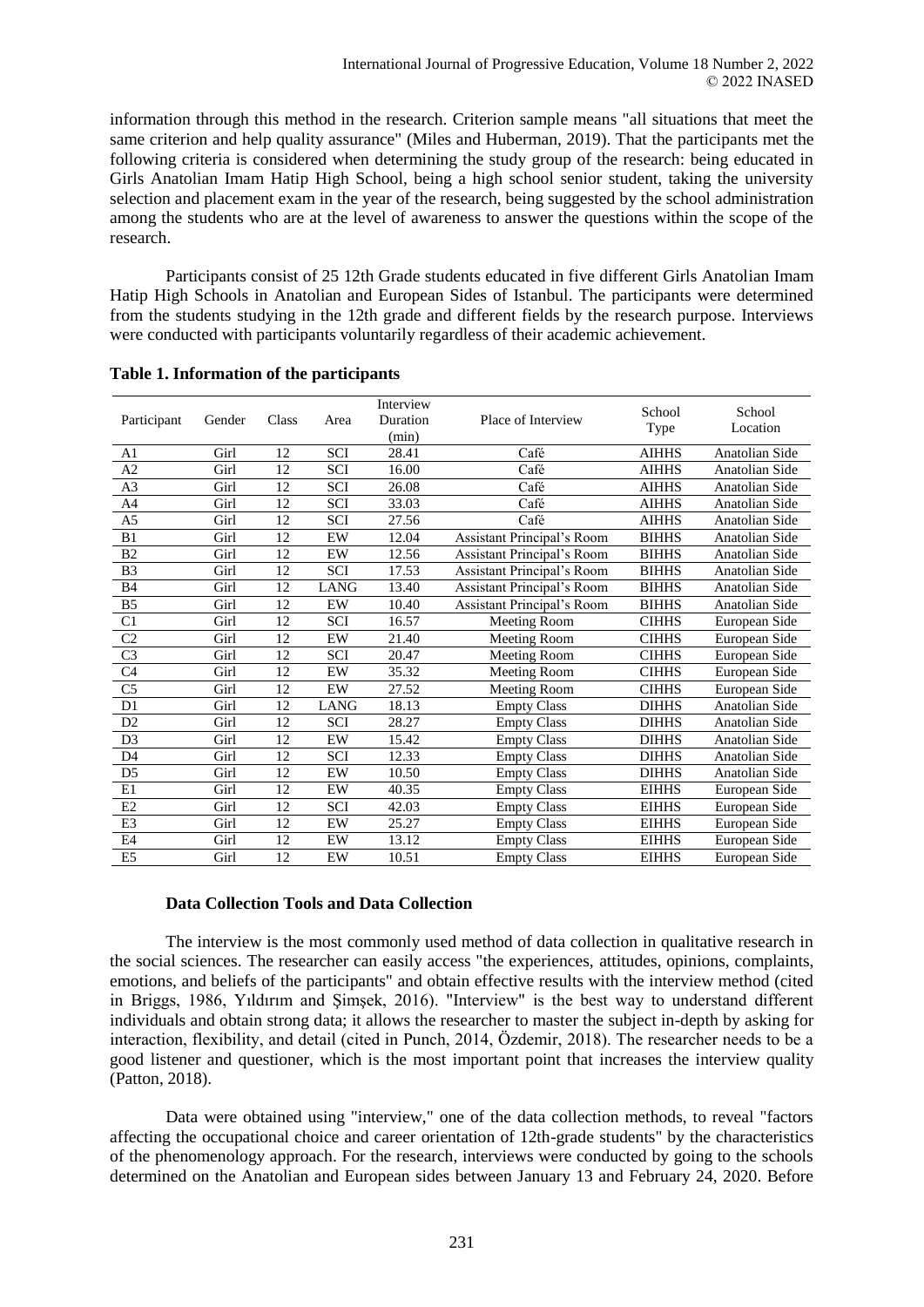this, coordination was ensured by talking with school principals and related 12th-grade assistant principals. All data were accessed over about one month.

The study data were collected with a semi-structured "Student Interview Form" consisting of open-ended questions. The semi-structured interview form was first drafted after the literature review on the scope of the subject and presented to the evaluations of the experts by the researcher. Necessary arrangements were made, and the interview form was finalized after the evaluations. The participants were asked research questions by explaining the purpose of the research in detail before starting the interview. Their permission was requested for voice recordings during the interview, and they were told that their names would not be mentioned in the research in any way, and special coding was performed, including school names (A: School/1: Student). The researcher used their own computer for voice recording. The longest interview time was 42:03 minutes, whereas the shortest was 10:40 minutes. The interviews were not restricted for a certain period of time, and the interviews were conducted in a chatty and sincere manner with the students.

#### **The Role of the Researcher**

The researcher carefully defines, interprets the obtained data, and makes inferences in the application and other studies to be done in qualitative studies. Accordingly, the researcher is expected to be a good listener, asking questions, mastering the subject, focusing on different aspects, and being consistent (cited in Yin, 2011, Karabacak, 2016). It can be said that the researcher can carry out this qualitative research thanks to her education and being a teacher. Meanwhile, the researcher, who had the opportunity to observe because she was teaching 12th-grade female students who constituted the thesis sample, decided to conduct this research due to the difficulties, contradictions, and concerns about her occupational choice and career orientation students. In a study that drew the attention of the researcher considering the factors affecting her own career choice and career orientation, and she obtained useful data from the sincere and productive interviews she had with the participants based on the statement "65% of the children who started primary school in the world this year will work in undiscovered occupations" according to Caty Davidson, one of the professors of Duke University ..." in a seminar she participated in, and also received feedback from the participants that they were happy with the interviews.

#### **Data Analysis**

The data collected by the interview method were analyzed and interpreted by the descriptive analysis method. The data obtained in the study were arranged according to the themes obtained in line with the literature and tried to be interpreted. The data are summarized and interpreted in line with the themes previously decided by the researcher in descriptive analysis; research questions or questions developed during the interview are considered. The people's answers are quoted directly because the opinions obtained from the people are of great importance for description and interpretation. To explain the descriptive analysis in four stages; 1) creating the main framework by determining the themes, 2) categorizing the data under the themes, 3) organizing the data by supporting them with quotations, 4) explaining the results by interpreting them with cause-effect relations (Yıldırım and Şimşek, 2016).

## **RESULTS**

The answers obtained within the scope of three basic questions from the data obtained from the opinions of 12th-grade students studying at Girls Imam Hatip High School about "occupational choice and career orientation" were analyzed in detail by coding under certain themes in the study. The following themes and sub-themes are given in Table 2 by the researcher in line with the literature and the data obtained;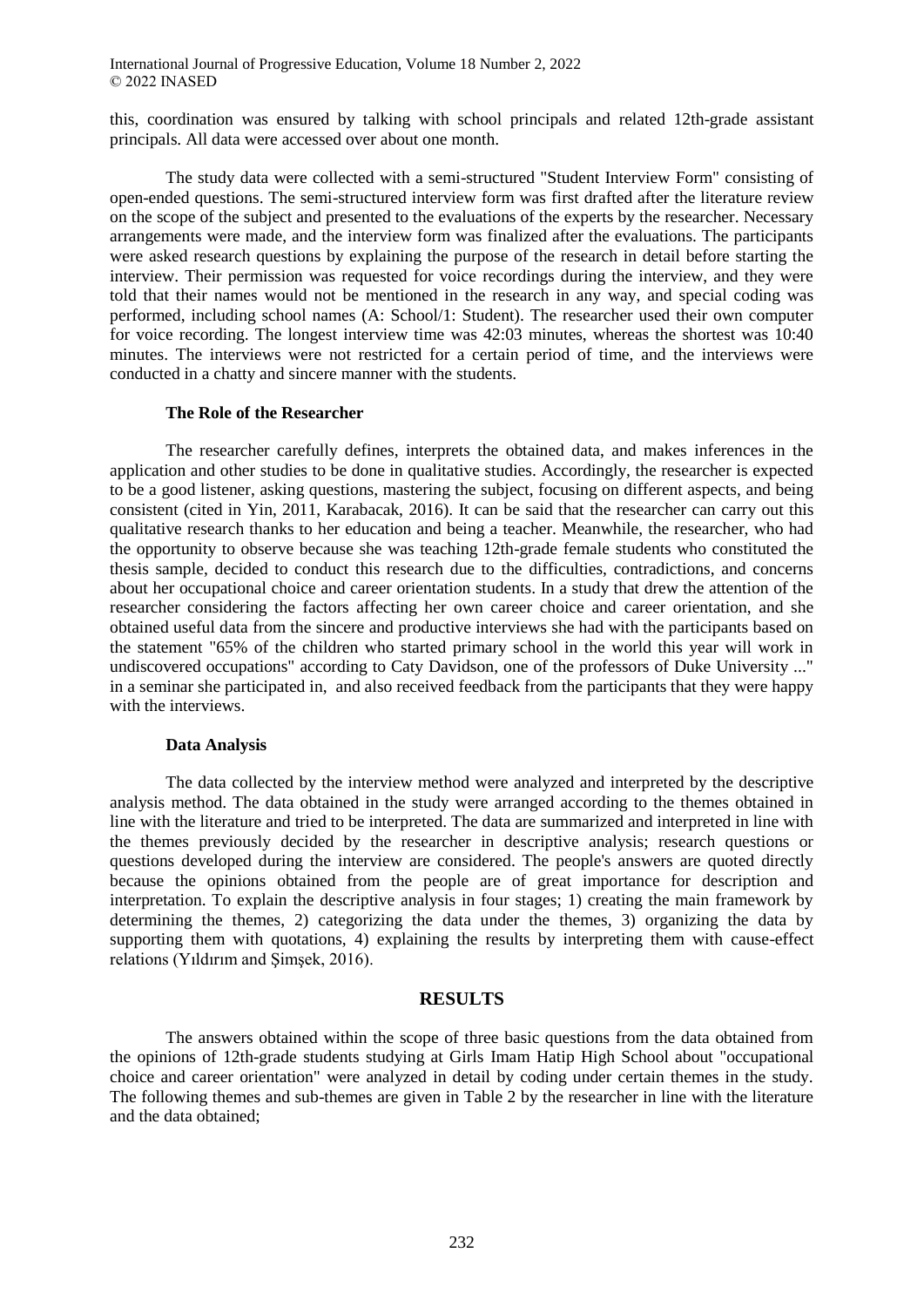| 1.                                                                                                                                                                                                                                                                                                                            |                                                                                                                                                                                               |  |  |  |  |  |  |
|-------------------------------------------------------------------------------------------------------------------------------------------------------------------------------------------------------------------------------------------------------------------------------------------------------------------------------|-----------------------------------------------------------------------------------------------------------------------------------------------------------------------------------------------|--|--|--|--|--|--|
| The period of the emergence of occupational and career ideas                                                                                                                                                                                                                                                                  |                                                                                                                                                                                               |  |  |  |  |  |  |
| <b>Theme</b>                                                                                                                                                                                                                                                                                                                  | Periods of the emergence of ideas                                                                                                                                                             |  |  |  |  |  |  |
| <b>Sub-Themes</b>                                                                                                                                                                                                                                                                                                             | Kindergarten, primary school, secondary school, high school                                                                                                                                   |  |  |  |  |  |  |
| 2.                                                                                                                                                                                                                                                                                                                            | Factors affecting the emergence of occupational and career ideas                                                                                                                              |  |  |  |  |  |  |
| <b>Theme</b>                                                                                                                                                                                                                                                                                                                  | <b>Individual Factors</b>                                                                                                                                                                     |  |  |  |  |  |  |
| <b>Sub-Themes</b>                                                                                                                                                                                                                                                                                                             | Personality, personality traits, interest, talent, personal desires, life experience                                                                                                          |  |  |  |  |  |  |
| <b>Theme</b>                                                                                                                                                                                                                                                                                                                  | Family                                                                                                                                                                                        |  |  |  |  |  |  |
| <b>Sub-Themes</b>                                                                                                                                                                                                                                                                                                             | Nuclear family, close relatives                                                                                                                                                               |  |  |  |  |  |  |
| <b>Theme</b>                                                                                                                                                                                                                                                                                                                  | School                                                                                                                                                                                        |  |  |  |  |  |  |
| <b>Sub-Themes</b>                                                                                                                                                                                                                                                                                                             | Teachers, friends, attitude towards lessons                                                                                                                                                   |  |  |  |  |  |  |
| <b>Theme</b>                                                                                                                                                                                                                                                                                                                  | Environment                                                                                                                                                                                   |  |  |  |  |  |  |
| <b>Theme</b>                                                                                                                                                                                                                                                                                                                  | Being affected by the occupation                                                                                                                                                              |  |  |  |  |  |  |
| 3.                                                                                                                                                                                                                                                                                                                            | Factors affecting the change of opinions about the occupation and career over time                                                                                                            |  |  |  |  |  |  |
| <b>Theme</b>                                                                                                                                                                                                                                                                                                                  | Change in the process                                                                                                                                                                         |  |  |  |  |  |  |
| <b>Sub-Themes</b>                                                                                                                                                                                                                                                                                                             | From primary school to the end of high school, from secondary school to the end of high<br>school, at every grade during primary+secondary+high school, secondary+high school, high<br>school |  |  |  |  |  |  |
| <b>Theme</b>                                                                                                                                                                                                                                                                                                                  | Occupational factors                                                                                                                                                                          |  |  |  |  |  |  |
| Interaction with the those in the profession, occupational characteristics, employment<br>opportunities and materiality, status of the occupation, suitability for women, training process<br><b>Sub-Themes</b><br>of the occupation, working conditions of the occupation, academic competence required by the<br>occupation |                                                                                                                                                                                               |  |  |  |  |  |  |
| <b>Theme</b>                                                                                                                                                                                                                                                                                                                  | Actors                                                                                                                                                                                        |  |  |  |  |  |  |
| <b>Sub-Themes</b>                                                                                                                                                                                                                                                                                                             | Teacher, friend, family, close relatives, environment/society                                                                                                                                 |  |  |  |  |  |  |
| <b>Theme</b>                                                                                                                                                                                                                                                                                                                  | Individual factors                                                                                                                                                                            |  |  |  |  |  |  |
| <b>Sub-Themes</b>                                                                                                                                                                                                                                                                                                             | Personality/personality traits, life experience, interest, talent, indecision, doing the work they<br>will be happy with, national and spiritual values                                       |  |  |  |  |  |  |
| The period of the emergence of occupational and career ideas<br>4.                                                                                                                                                                                                                                                            |                                                                                                                                                                                               |  |  |  |  |  |  |
| <b>Theme</b>                                                                                                                                                                                                                                                                                                                  | Expectations for getting to know the student                                                                                                                                                  |  |  |  |  |  |  |
| <b>Theme</b>                                                                                                                                                                                                                                                                                                                  | Expectations for the introduction of occupations                                                                                                                                              |  |  |  |  |  |  |
| Introduction of different occupations, one-to-one interaction with those from the occupation,<br><b>Sub-Themes</b><br>activities for the promotion of occupations and careers                                                                                                                                                 |                                                                                                                                                                                               |  |  |  |  |  |  |

## **Table 2. Themes and Sub-Themes**

## **1.The period of the emergence of occupational and career ideas**

The period of the emergence of occupational and career ideas. Students were asked to express their opinions through the question "At what age or grade did your occupational and career ideas begin to emerge…?" to understand the period of the emergence of occupational and career ideas. The periods of the emergence of occupational and career ideas of the students were given in Table 3 as a result of the analysis of the obtained data.

| Theme          | <b>Sub-Themes</b> |              | <b>Participants</b> |                                    |
|----------------|-------------------|--------------|---------------------|------------------------------------|
|                | Kindergarten      | <sub>6</sub> |                     | A5, B3, D2, D4, E3, E5             |
| Periods of the | Elementary school |              |                     | A2, A4, B1, C5, D1, E1, C2         |
| emergence of   | Secondary school  |              |                     | A1, A3, B2, C1, C3, C4, D3, D5, E4 |
| ideas          | High School       |              |                     | <b>B5. E2</b>                      |
|                | Doesn't remember  |              |                     | B4                                 |

The emergence of students' "Occupational and Career" ideas mainly coincides with secondary school and then primary school periods. Students emphasized that their choices, especially in kindergarten, primary school, and secondary school periods, were superficial. They did not fully know themselves and the occupation. The choices in this period were more temporary, in the form of dreams and enthusiasm. They start to get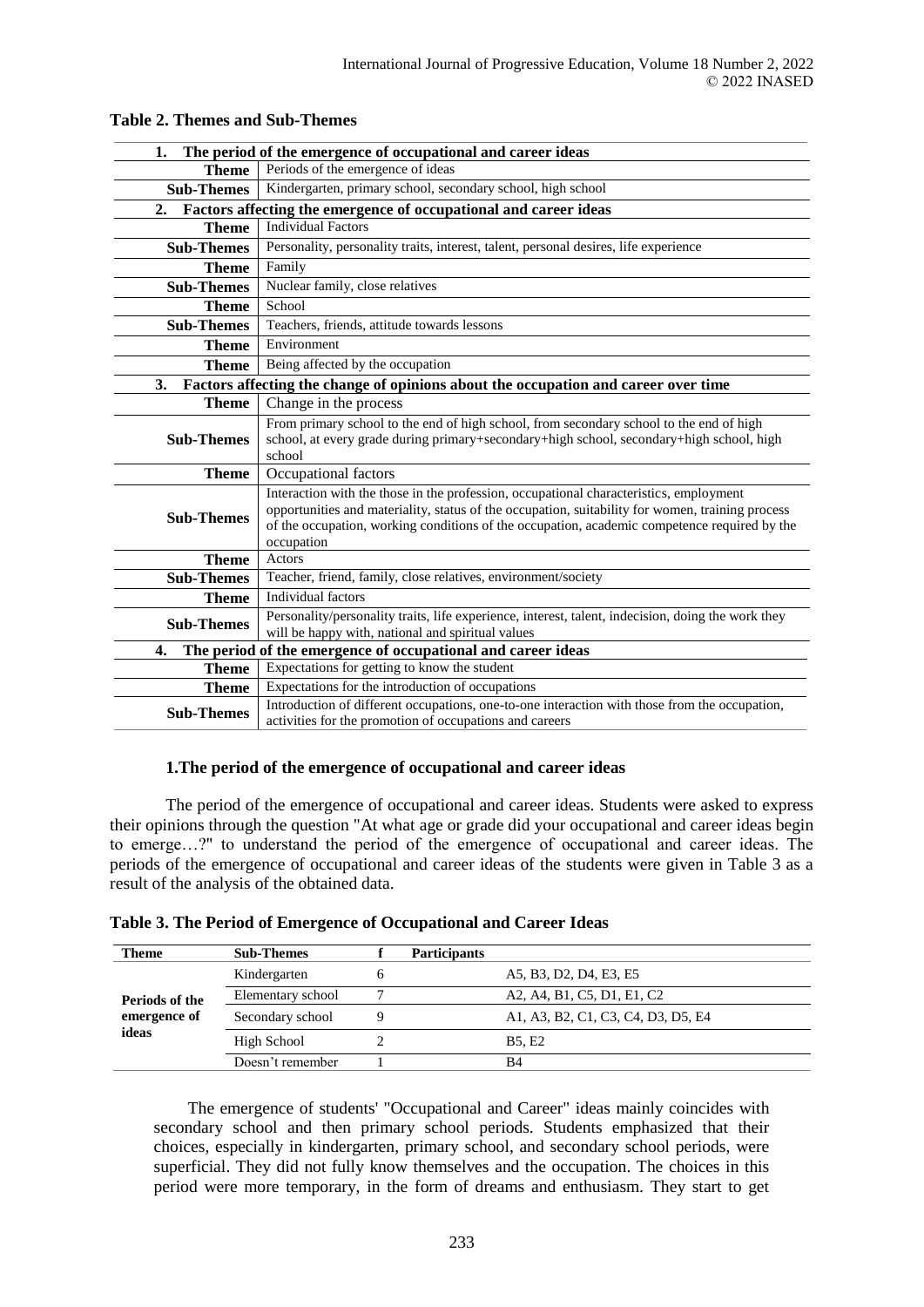opinions about their career choices may form the basis for shaping these opinions in the following years. Theorists considered occupational choice as a "development process that takes years" and stated that it was not instantaneous (Yeşilyaprak, 2014). Students' choices differ from the beginning to the end due to the effects of different psychological and sociological factors brought about by "developmental" processes. As Ginzberg et al. argued, "*the occupational and career choice covers the first 20 years of life and is divided into three periods; periods of a dream, trial, and reality." (Kuzgun and Deryakulu, 2014).* Students' choices in the early ages remain in the dimension of temporary enthusiasm, and according to the "Career Development Theory" supported by Supers, "occupational choice is possible with the individual's knowledge and perception of themselves" (İbiş, 2011) theory.

*"…But I wasn't very sure of myself at the time, I didn't know if I could do it, I didn't know much about the occupation, I thought they were just selling medications..." (A1)*

*"Since kindergarten, my dream was to be a doctor like every child..." (E5)*

## **2.Factors affecting the emergence of occupational and career ideas**

Factors affecting the emergence of occupational and career ideas. Students were asked to express their opinions through the question "Who or what influenced your ideas?" as a continuation of the question "At what age or class did your occupational and career ideas begin to emerge?" in order to explore the factors affecting the emergence of occupational and career ideas. The factors affecting the emergence of occupational and career ideas of the students were given in Table 4 as a result of the analysis of the obtained data.

| Theme                               | Sub-Themes                        |   | Participants                   |
|-------------------------------------|-----------------------------------|---|--------------------------------|
| <b>Individual Factors</b>           | Personality/Personality<br>traits | 8 | A1, A2, C3, B4, D3, E2, E4, E5 |
|                                     | Interest                          | 7 | A3, A4, B2, D1, D5, E3, E4     |
|                                     | Talent                            | 5 | A3, C1, D4, E3, E4             |
|                                     | Personal desires                  |   | E5                             |
|                                     | Life experience                   | 4 | A2, B1, E2                     |
|                                     | Nuclear family                    | 4 | B5, E1, E2, E3                 |
| Family                              | Close relatives                   | 3 | B1, D5, E2                     |
|                                     | Teachers                          | 3 | A1, C4, C5                     |
| School                              | Friends                           | 3 | A1, A3, C1                     |
|                                     | Attitude towards<br>lessons       |   | <b>B</b> 4                     |
| Environment                         |                                   |   | B <sub>5</sub>                 |
| Being affected by the<br>occupation |                                   |   | B1                             |
| No affecting factor                 |                                   | 4 | A5, B3, C2, D2                 |

**Table 4. Factors affecting the emergence of occupational and career ideas.**

The most frequently mentioned theme in the context of factors affecting the period of the first emergence of occupational and career ideas was "individual factors". It was seen that the participants expressed "personality/personality traits, interest, talent, personal desires, life experience" predominantly under the theme of individual factors. "Personality/personality traits" and "interests and talents" under "psychological Factors", one of the main headings of the factors affecting the occupation and career ideas, supports the importance of the harmony of the students with the personality traits and the occupation they want to choose (Telman, 2006) and the fact that the individual is aware of their talents will facilitate the occupational choice. The individual performing the task of developing occupational identity while developing "self-image" while leaving childhood begins to lay the foundation for his/her future decisions; he/she is experiencing a period of career discovery (Rogers and Creed, 2011).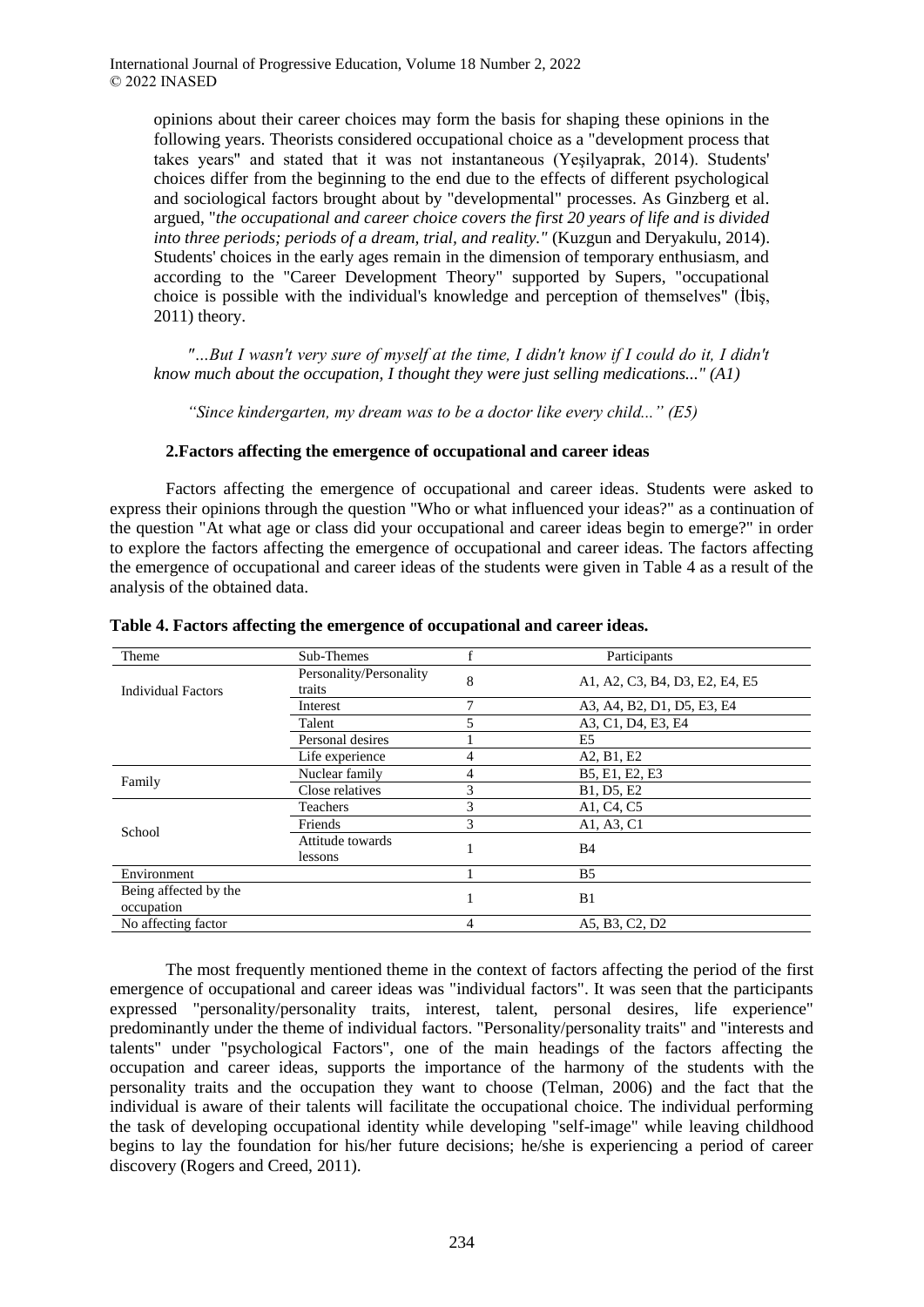There are factors such as "family, school, environment, being affected by the occupation and not being affected" among the themes created according to the students' data and based on the conceptual framework apart from individual factors. It is seen that family (f:7) and school (f:7) factors are equally effective in students when we examine these factors according to the intensity of the participants. The discourses of the family can also be more effective than the occupations of the family; this effect was both negative and positive depending on the situation. The effect of teachers and friends was observed equally in the school environment. Some students dreamed of being like the teachers they loved or developed a perspective on themselves from the ideas their teachers gave them whereas others thought that they could do it by emulating their friends. Social environment (family, friend, teacher, etc.) affects the development and achievements of the individual considering Bandura's "Social Cognitive Theory" framework. There is a triple interaction with the person's environment; "individual-environment-behavior" (Çakır, 2011).

*"… I wanted to be an interior designer or study fashion design because I loved drawing." (E4)* 

*"... and my parents would say, you should be a lawyer, it will suit you." (B5)*

*"…I did not consider them as an occupation, the occupation I was going to do was already determined for me; it was to be in a science-oriented class and then study medicine." (E2)*

*"…we were even a few people in our class who wanted to be an architect. I think I wanted architecture because my friends wanted it." (C1)*

## **3.Factors affecting the change of opinions about the occupation and career over time**

Students were asked "Have there been changes in your ideas from the emergence period to the last (12th) grade? If so, what were the factors affecting change or changes (family, environment, friend, teacher, etc.)?" and "Do you think that your personality traits, talents, occupational characteristics, etc. have an effect on your choices? - If their answer was "yes", they were asked to express their opinions through the questions "In what ways were you affected?" in order to reveal the factors affecting the change of opinions about the occupation and career over time. The factors affecting the change of opinions of the students about the occupation and career were given in Table 5 as a whole through the analysis of the obtained data.

|  |  | Table 5. Factors Affecting the Change of Opinions on Occupation and Career Over Time |  |  |
|--|--|--------------------------------------------------------------------------------------|--|--|
|  |  |                                                                                      |  |  |

| Theme                    | Sub-Themes                                         |    | Participants                                                      |
|--------------------------|----------------------------------------------------|----|-------------------------------------------------------------------|
| Change in                | From primary school to the end of high<br>school   | 3  | A2, B4, C2                                                        |
|                          | From secondary school to the end of high<br>school |    | C <sub>4</sub>                                                    |
| the process              | Primary+Secondary+High School                      |    | A5                                                                |
|                          | Secondary+High School                              | 6  | A4, B1, B3, C5, D2, E1                                            |
|                          | High School                                        | 12 | A3, B2, B5, C1, C3, D3, D4, D5, E2, E3, E4, E5                    |
|                          | At every grade during high school                  | 2  | A1, D1                                                            |
| Occupationa<br>1 factors | Interaction with those in the occupation           | 6  | A4, A5, B2, D2, E1, E2                                            |
|                          | Occupation characteristics                         | 10 | A2, A4, B2, C1, C2, C3, C4, C5, E4, E5                            |
|                          | Employment opportunities and<br>materiality        | 4  | A1, A4, A5, D2                                                    |
|                          | Status of the occupation                           | 3  | B <sub>2</sub> , D <sub>1</sub> , E <sub>1</sub>                  |
|                          | Suitability for women                              | 8  | A1, A4, A5, B5, C1, C3, D2, E1                                    |
|                          | The educational process of the occupation          | 5  | A3, B5, C1, C5, D2                                                |
| Occupationa<br>1 factors | Employment conditions of the occupation            | 6  | A4, C1, C3, D2, D5, E1                                            |
|                          | Academic competence required by the<br>occupation  | 13 | A1, A4, A5, B1, B4, C1, C2, C3, C5, E1, E3, E4,<br>E <sub>5</sub> |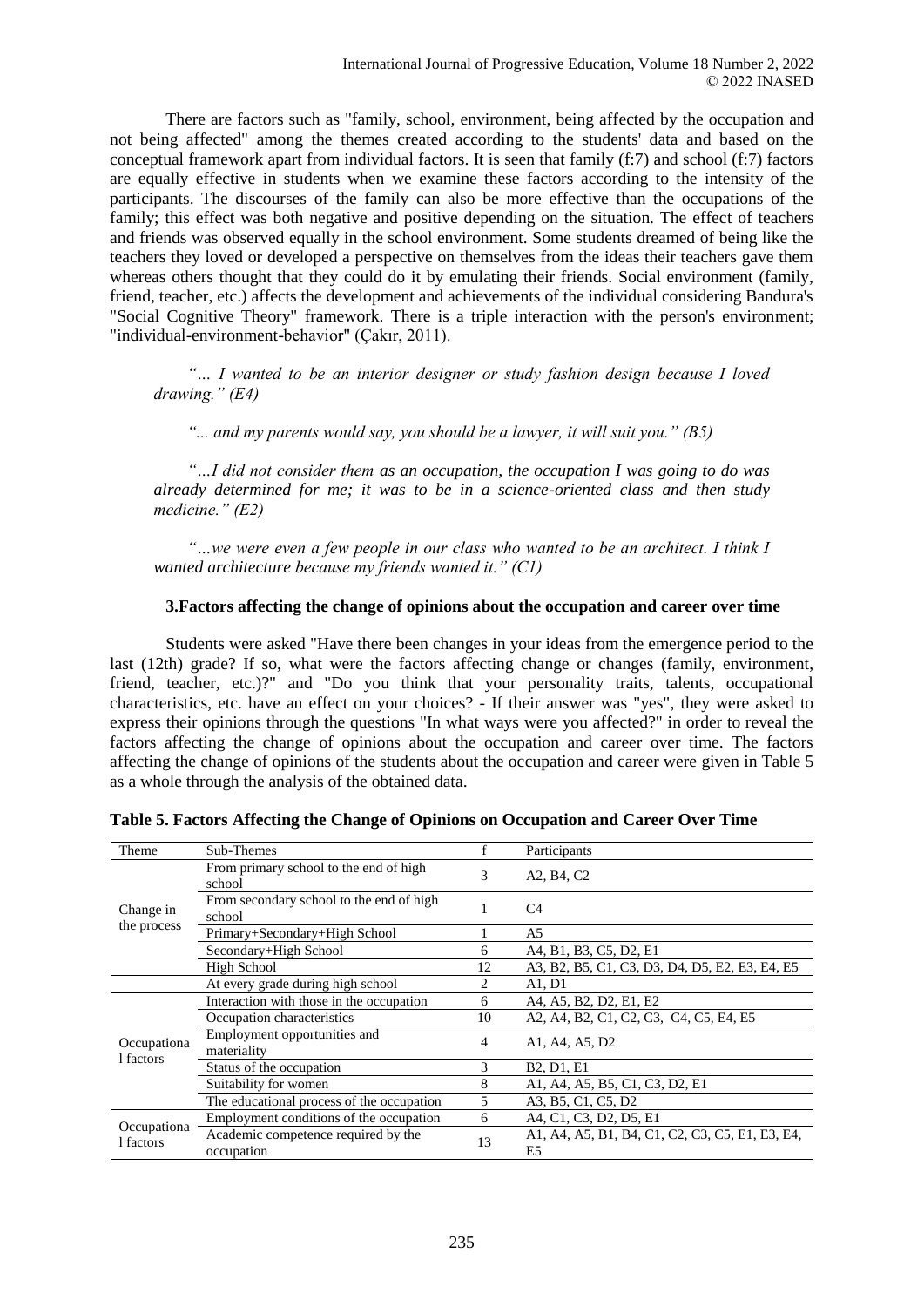|            | Teacher                           | 10 | A1, A5, B4, C4, C5, D1, D2, D4, E1, E5                                                                                                                                  |
|------------|-----------------------------------|----|-------------------------------------------------------------------------------------------------------------------------------------------------------------------------|
|            | Friends                           | 6  | A1, A4, A5, B2, C4, D4                                                                                                                                                  |
|            | Family                            | 21 | A1, A3, A4, A5, B1, B2, B3, B5, C1, C2, C3,                                                                                                                             |
| Actors     |                                   |    | C <sub>4</sub> , C <sub>5</sub> , D <sub>1</sub> , D <sub>2</sub> , D <sub>5</sub> , E <sub>1</sub> , E <sub>2</sub> , E <sub>3</sub> , E <sub>4</sub> , E <sub>5</sub> |
|            | Close relatives                   | 2  | A1, A4                                                                                                                                                                  |
|            | Environment/community             | 8  | A4, A5, B2, B5, D1, D2, E2, E5                                                                                                                                          |
|            | Personality/Personality traits    | 18 | A1, A2, A3, A4, A5, B2, B3, C1, C2, C4, C5,                                                                                                                             |
|            |                                   |    | D <sub>2</sub> , D <sub>3</sub> , D <sub>4</sub> , D <sub>5</sub> , E <sub>1</sub> , E <sub>4</sub> , E <sub>5</sub>                                                    |
| Individual | Life experience                   | 7  | B1, B3, C4, C5, D3, E2, E5                                                                                                                                              |
| factors    | Interest                          | 13 | A1, A2, A3, A4, A5, B3, B4, C5, D1, D5, E2,                                                                                                                             |
|            |                                   |    | E3. E4                                                                                                                                                                  |
|            | Talent                            | 14 | A1, A2, A3, A4, A5, B3, B4, C5, D1, D2, D5,                                                                                                                             |
|            |                                   |    | E2, E3, E4                                                                                                                                                              |
|            | Indecision                        | 6  | A1, C1, C5, D3, E4, E5                                                                                                                                                  |
|            | Doing the work they will be happy | 16 | A1, A2, A3, A4, A5, B5, C2, C3, C4, D1, D2,                                                                                                                             |
|            | doing                             |    | D3, D4, D5, E1, E3                                                                                                                                                      |
|            | National and spiritual values     | 11 | A5, B2, B5, C2, C3, C4, C5, D2,                                                                                                                                         |
|            |                                   |    | E1. E2. E3                                                                                                                                                              |
|            |                                   |    |                                                                                                                                                                         |

It is noteworthy that the students' opinions change at different grades over time, including the senior year from the first emergence; it is seen that there are frequent changes in the students. These changes are given in Table 3 under the theme of "Change in the process" with six different codes. There are very few students who behave consistently in their choices. The "High School" period (f:12) attracts attention with the highest number of students when the frequency numbers are examined. It is seen that the emergence of occupational and career ideas starts at the primary school level and is shaped in high school and especially in high school senior year. Students' full knowledge begins to set at the senior levels of the high school period (11th-12th grades). It was also observed that some students had difficulty making decisions until the senior year of high school.

*"I realized in secondary school that being a doctor was a very big goal for me. … I had the same thoughts in high school… Since I had difficulty in science classes... I could not do anything in the science-oriented class... I am thinking about Geography teaching now because I love Geography lessons and my teacher." (E5)*

*"… Studying medicine is something completely within me…. If it were in a different situation, I would choose medicine again." (A2)*

The study group discussed within the scope of the research is female students between the ages of 17-18. This age range is located in what Super calls the "Discovery" period (14-24 age range) within the framework of "Lifelong Development Theory." According to Super, individual knows themselves in this period, learn different occupational roles and occupations, interact with different people, and experience the process of examination, trial, and error. Especially senior students are between trial and transition periods (Akkoç, 2009). It is when students experience the most decisionmaking intensity when they are in high school, as can be understood from the data. Occupational decision-making and career planning occur during adolescence, and planning and discovery about occupational interests mostly occur during these periods (Rogers and Creed, 2011). Adolescents enter the process of occupational discovery in their high school years (Schulenberg and Bachman, 1993).

*"Since there is not a clear field I like in 9th and 10th grades, I decided to choose the Foreign Language class because I like to study Language (English). ... 11. I thought I could study Arabic in class. ... In grade 12, I decided to shift to a very different direction and I decided to study Theology..." (D1)*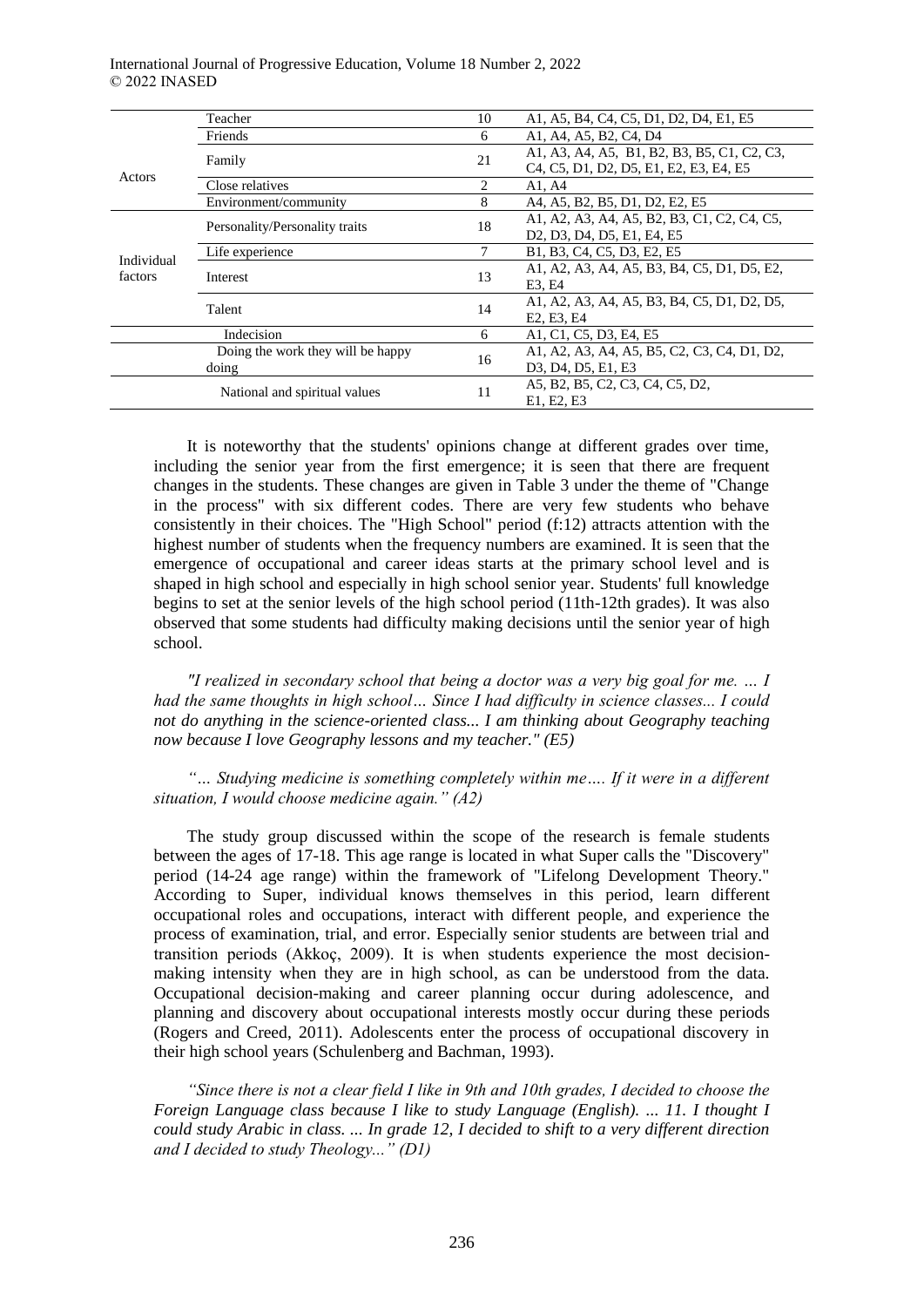*"In the 10th grade, I was clear about studying in science-oriented class, and in the 11th grade, I studied in science-oriented class. While I was studying in the 11th grade, I started to get confused… After a while, dealing with mathematics began to restrict me and I realized that I was having trouble… In Grade 12, I started to the EW class." (E3)*

These are remarkable results obtained from the data that students also consider situations that may affect their lives such as the material, spiritual effects of the occupation or the characteristics of the occupation; if the occupation they want to choose requires studying one of the courses they have failed or had difficulty in, the students do not turn to this occupation; they make choices because they cannot associate the characteristics of the occupation with their own lives or because they associate them with the characteristics they have; the male population moves away from the high rank occupations; female students act by thinking about the different roles they will acquire in their future lives (motherhood, spouse), and when necessary shift to occupations where they can work from home and spend time with their children; they do not want to spend most of their lives studying; it will be healthier to learn the advantages and disadvantages of the occupation by interviewing the people in the occupation; they are affected in career choices positively or negatively in the family.

*"Being a doctor requires a lot of sacrifice, there is a doctor in the family, I can see that. ... I want to spend time with my children when I have a family." (C1)*

*"... I started to wonder if I could be a construction engineer. But the working environment and being a woman made me change my mind… then … I started to think that it might be electrical and electronic engineer, but it is also a male-dominated environment." (A1)*

The individual is actually under the influence of their family since the age group of the students includes adolescence, and although the individual seems to be moving away from the family in these years (Akdeniz, 2009). Parents' perspectives on occupations affect their children at a high rate (Kuzgun, 2000). Children who can establish harmonious and democratic relations with their parents get through their occupational and career choice periods more healthily; on the contrary, the family is defined as an external obstacle in the career development phase of children (Sawitri, 2019). Parents of children with academic achievement support children to develop their talents by expecting more from them. This positively affects occupational results (Feldman, 2002). Children under parental pressure are negatively affected during career development (Corey, 2015).

*"My father didn't want me to study Psychology when I was in secondary school, and he was the one who discouraged me at the time because he thought I would be confused about religious issues." (C2)*

*"My father is a very controlling person; there almost seems to be competition in the family: ... He doesn't care much about what I want, and he decides on everything. The occupation I was going to do had already been determined for me; it was to be in a science-oriented class and study medicine." (E2)*

*"They thought that I would have difficulty in science-oriented classes because they knew me although my parents did not want to affect me very much. They knew that I was more successful in the literary fields. I think my father wanted me to learn it through experience, and he didn't interfere, but my mother didn't think a lady would be comfortable in dentistry. Despite everything, I chose the scienceoriented class in the 11th grade." (E1)*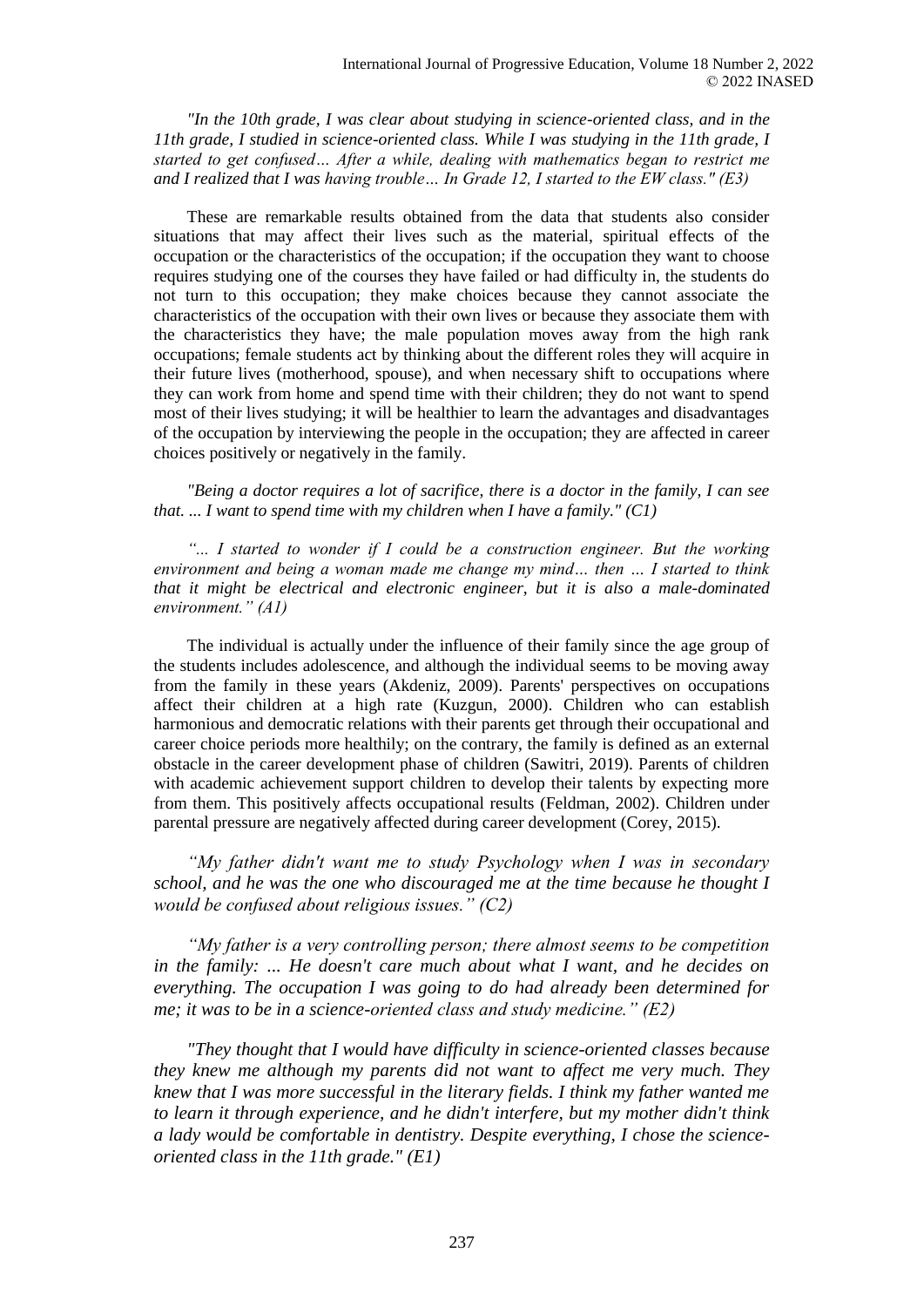It is clear from the data that the opinion of the environment and society on the occupations students want causes shifts and changes in students' decisions or is not affected at all by their environment and society's judgments. Adolescents mostly interact with their environment, and Bandura created a "social learning theory" with this interaction (Tsui, Lee, Hui, Chun, and Chan, 2019). The effect of society's opinion on occupations, especially on female students, is effective, as seen from the data. Students who are not affected by the positive or negative perspective of the environment or society's judgments are also encountered in the data. It is among the known and strong assumptions that students take their teachers as an example when they like them and increase their interest in the lessons, and when they do not like them, they take dislike the lesson. It was observed from the data obtained that "teachers" had significant effects on students. Students stated in their opinions that the teacher caused the reason they refrained from the lessons or that their interest increased, and they concentrated in that field because they liked the lesson because of the teacher. The circle of friends is one of the factors affecting students during adolescence. It is understood from the data obtained that the students experience changes in their areas of interest by being affected by their friends. However, they are not very affected by friends' occupational and career choices. Some students dream about the same occupation with their friends whereas others do not prefer to act with their friends' ideas.

*"Another lesson that I have been interested in since the 4th grade was English… I was even more interested in English seeing my teachers' love and affection in secondary school." (D1)*

*"Society has guidance and bias about girls being in engineering. It is still not pleasant for a girl to study engineering such as construction, machinery, etc. … When we consider it, everything is dependent on society and we may turn out to be another Elon Musk. But the perception of society always leads us to become doctors." (A5)*

*"I have a friend who wants to be a lawyer and we dream together; it's like opening a joint office and working. But some of my friends have said, "Are you going to be a lawyer and lie to defend the oppressor?" But I don't see it that way and it didn't affect my opinion either." (B2)*

The sub-theme of "Personality/Personality traits" and "doing the work they will be happy doing" attracts attention that the data have dominant ideas for students to do what they want and to turn to occupations suitable for them. Even if there are a small number of students, there are those who still do not know themselves and do not know which occupation is suitable for them and what they will be happy within their future lives. Self-discovery and occupational discovery of the individual show a parallel structure (Bryant, Zvonkovic, and Reynolds, 2006). The main factor that makes the choice process difficult is that the individuals do not know themselves and do not know what they are competent in (Kuzgun and Deryakulu, 2014).

*"I have a high level of tolerance towards people… I am not bored easily and I enjoy helping people. ... surgery came first, but if a person dies while operating on that person, I can't stand it and I will collapse. Therefore, for example, I would rather be a neurologist than a neurosurgeon, so I would prefer to be in the outpatient department; I want the patient to talk to me first, interact with me, and I do not want to be in the surgery department. … It is already difficult to study medicine, but thinking about the future of it makes me very happy. " (A2)*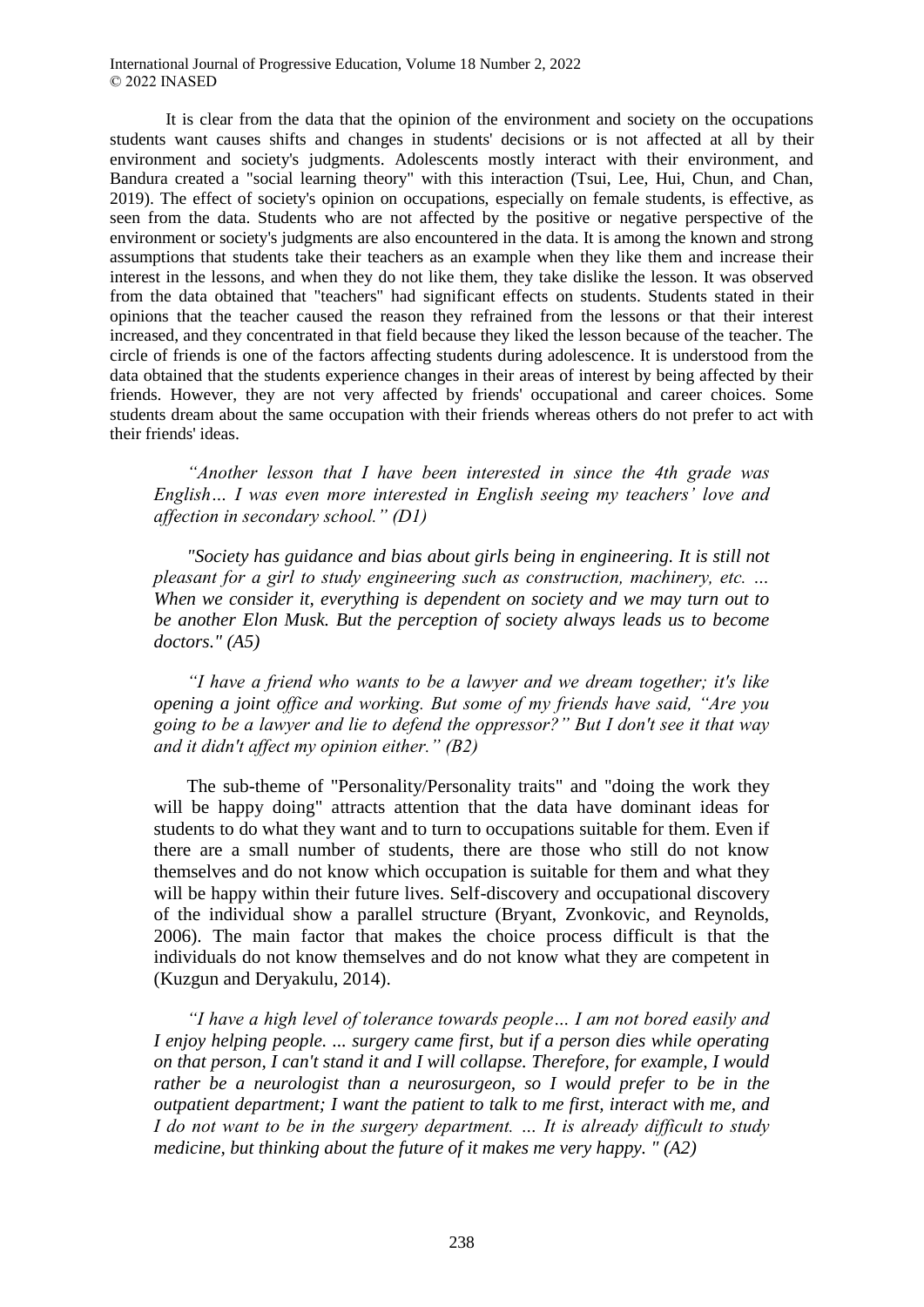Interests and talents are among the special details students notice in their occupational choice. The majority of the students think that they can be more successful and/or happy in the occupation they choose according to their interests and talents. Talent is a natural phenomenon, and talent transformation into skill occurs only by revealing and developing talent. Being aware of the individual's talents is a positive factor that will bring occupational satisfaction by providing convenience to the individual in occupational choice (Rotundo, 2006). It can be noticed from the data that students' ideas are shaped in terms of "national and spiritual values." The effect of studying in Imam Hatip on this subject can be supported by the data obtained. Students are sensitive about this issue, and it is understood that some of their thoughts are especially compatible with national and spiritual values in their career orientation. Studies have shown that female students attach more importance to communication with people and community service than male students (Kuzgun, 2006). Values that differ between cultures include the purpose of being beneficial to the country in Turkey's students, and it is very important to consider this for female students. The individual has values, and these values affect their occupational values in their occupational lives (Bratsch, 2001). Results support that students determine their occupational choice and career orientation as a result of their experiences. Events experienced by students are one of the factors they are affected by as a result of a series of emotions. One of Super's most effective occupational and career choice theorists emphasizes in lifelong development theory that the stages that the individual has spent their life, the steps they take, and the occupational and career choice that have become concrete show developmental characteristics (Kaygın and Zengin, 2019).

*"I am very interested in the structure of the buildings; I used to look at and examine the outdoor space in the places we went since I was a little girl… I would like to study architecture because it would be a very happy and satisfying occupation to see a building I designed to be built." (A3)*

*"I was a child who did not want to be a burden to my family. I decided to work due to this; my parents reacted first, but then they agreed. It was the summer of eighth grade, and I worked at a doner restaurant for about two months. My main goal was to buy a phone, and I didn't want my dad to buy one because we're four brothers and I didn't want to be a burden. It's been a very difficult and different experience for me. I've had a chance to see how people sweat to make money. I was very interested in people's behavior, their attitude towards the employee was not pleasant, and I understood the importance of studying in particular, and I could not accept a working life under these conditions. I thought that I should be a woman who can stand on my feet so that I can set an example for my children." (B3)*

There may be situations in which every individual is indecisive, at least for a period of their life, and there may be uncertainties. This indecisiveness can sometimes occur as a personality trait. It is understood from the data that there are times and situations in which students experience indecisiveness in the choice processes. There are even those who are adversely affected by this indecisiveness. The individual's happiness in their future life is related to the occupation they will choose and the career steps they will take (Corey, 2015). Being indecisive can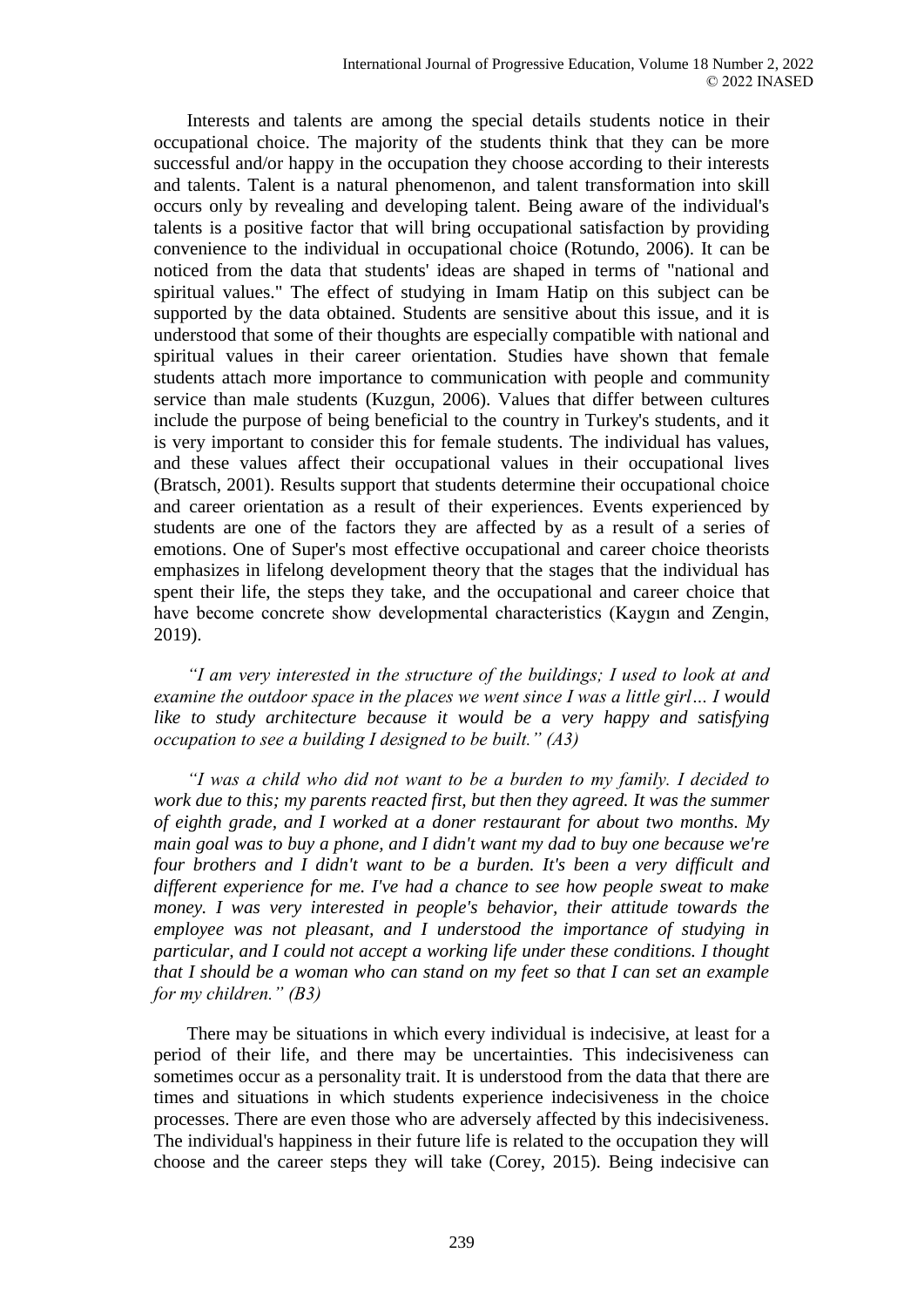lead to anxiety. This situation remains a source of stress on students (Germeijs and Verschueren, 2006).

*"At the moment, the exam is almost over, but I still don't know exactly what to choose… I feel like choosing all the jobs; I know it's out of the question, but I can't decide. For this reason, my only goal is the exam now." (C1)*

## **DISCUSSION, CONCLUSION, AND RECOMMENDATIONS**

The results obtained as a result of the opinions received from the students were categorized into themes within the scope of factors affecting occupational choice and career orientation. We see that the emergence of occupational and career ideas is shaped by changes from the kindergarten period to secondary school, high school, and senior year of high school. We can say that students find common ground in the lifelong development process as well as individual differences regarding their career and occupational choices. We can say that an individual started to choose an occupation and career by imagining an occupation that they do not know exactly what it is like. It is seen that students' occupational thoughts, which develop in the form of dreams at an early age, progress from abstract to more realistic and concrete as they grow up and develop, changes and even indecisions occur with the increasing number of effective factors and the predominance of personal desires. It is understood that students make their first choices based on their personalities, interests, and talents, wishes, and life experiences. The time period in which students fully realize themselves, their talents, wishes, etc., is observed during the high school period.

It can be said that the environment and being affected by the occupation are not very effective on students' occupational preferences. It was observed that a small number of students made stable decisions and were clear in their decisions. Students who were still making the same decision as their first decision can indicate that the effects are deep, albeit a little. We can say that most of the changes in the high school period are due to the fact that the students have entered a process where they know themselves better due to the characteristics brought by this period and age-related factor. Students in the "Discovery" age group start to make plans in high school and focus on clearer choices. Different studies support that the family is an important factor in the occupational choice. We have observed the effect of the family in two different ways; positive and negative. It is also noteworthy that negative effects cause problems for students and affect their academic achievement. On the other hand, the family who guides and gives advice is beneficial for the student. It is understood from the students' opinions that the families who support by being aware of the students' individual characteristics rather than a repressive attitude contribute to the students going through this choice process more comfortably.

It is clearly seen in the data that students are prepared to choose the occupation they want, and when they have difficulty in the field courses, they are responsible for in the university entrance exam, they give up at the last minute and shift to different fields. It is understood that they mostly give up and start to think about an occupation for which they will study less. We can say that the students do not have enough information about the field they will choose or do not have full knowledge of their success areas until the field selection. It has been observed that the student speaks more enthusiastically about the occupation if the nature of the occupation is such that it will make the student happy and attract them in their working life. It is noteworthy that a significant majority of them investigate and prioritize how comfortable and suitable the occupation is for women, which will affect a large part of their lives in the future as "women" considering "suitability for women" and "working conditions of the occupation" in students' choices. It is thought that this situation is especially due to the type of school they study.

Researches show that the individuals who choose the occupation suitable for their personality will be happier and more successful in their future life (Kuzgun, 2000). Individuals will be more productive and happier in other areas of their lives when they do the work they love. Results show that students want to have occupations that they will love and be happy in their work process. It is an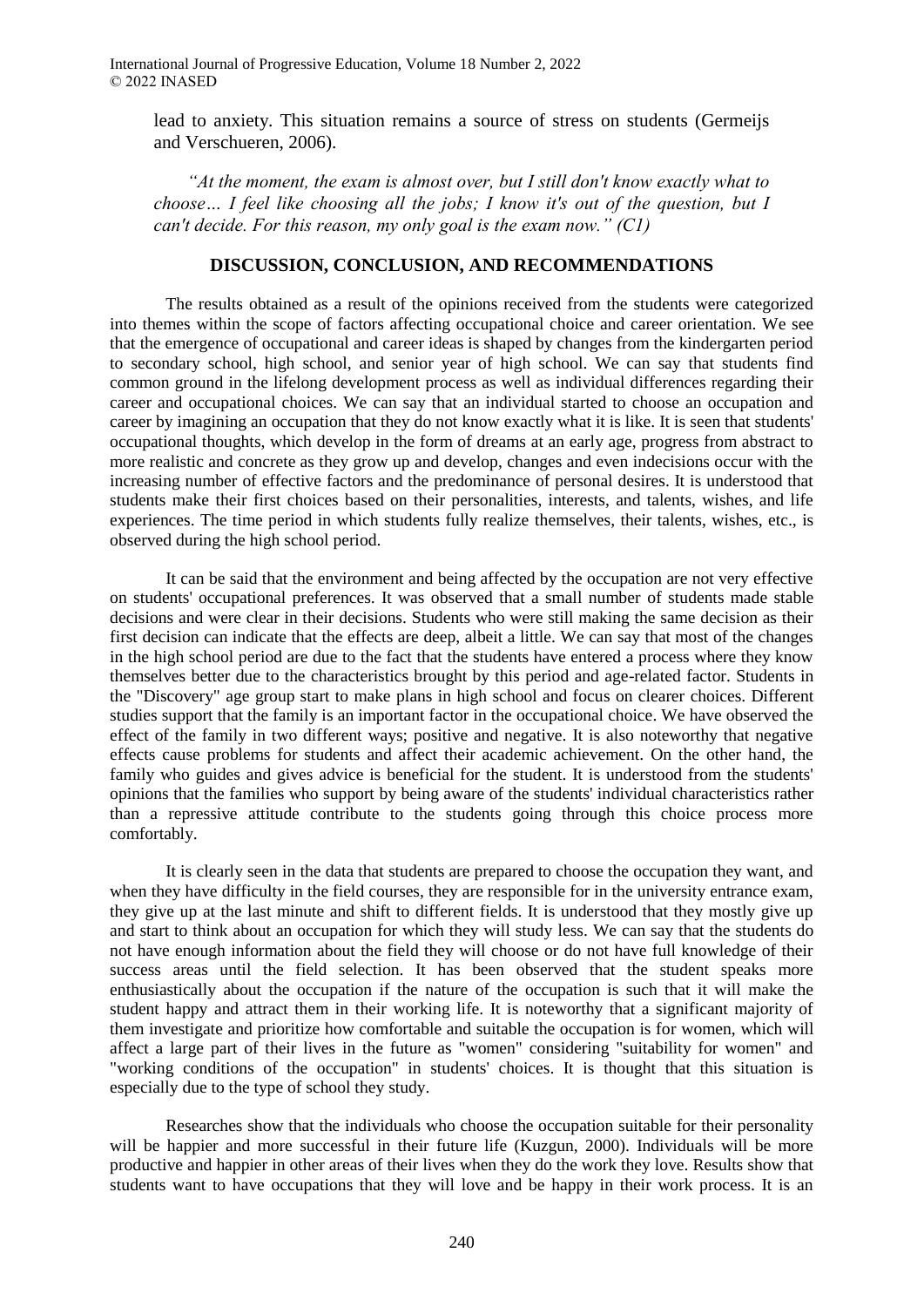important step that they ask, "What occupation would suit me?" and try to find it. Students are never in favor of doing a job they will not like, and it is clear that they are making the necessary effort to do so against any negativity that may arise from their environment. In addition to these two factors, students aim to recognize their personality traits and turn to occupations appropriate for their personalities while trying to recognize their interests and talents and guide their choices. It can be seen clearly from the results that the students aim to be beneficial, productive individuals to their homeland and nation and determine their career goals in line with these goals. It is thought that students who see national and spiritual values as determinants in their occupational preferences and career orientations are due to the type of school they are studying.

It is seen that studies were conducted on one or at most two factors affecting occupational and career choice when the studies in the literature are examined. The most important difference of this research from other studies is that it examined all the factors obtained from the data from a wide range as a qualitative study. At the same time, aspects of the research differ in some respects and harmony with the studies in the literature. The most studied title was "family," among the factors affecting the students' occupational choice and career orientation. Most of the results from this research are supported; furthermore, the "family" factor, which is among the two-way impact factors of the research (affecting the emergence of occupational and career ideas and change over time), is important and remarkable. It was concluded that families effectively direct their children's occupational choices directly or indirectly in the study titled "Bourdieuian view of the educational-teaching system: the role of schools in the preparation process of students for the exam, the example of Istanbul (Omurtak, 2019)". It also concluded that this effect differs with the economic and cultural capital of the family. Differences were found according to gender; the difference in the scale was found to be higher in females than males, and at the same time, the family effect was higher in individuals aged 18-22 years than individuals aged 23-27 and 28 years and older in the study titled "A research on the effect of the family in the occupational choice (Kılıç, 2019)". It was suggested as a result of the study "The role of the school and the students in the occupational choice (Turan, 2018)" that the most important factor affecting the occupational choice was the family and the reason for this was the attachment of the Turkish society to the family and the importance given to the words of the family members.

Another factor frequently studied in the literature was "personality-personality traits". Twoway impact factors (affecting the emergence of occupational and career ideas and change over time) have a high rate of data in terms of "personality and personality traits" in this research. İçerli and Arsu (2019) concluded in their study "The effect of five factors personality traits on career values: research on university students" that the personality traits of individuals were interacting without separation and limitation. However, it was concluded that women were more affected by their emotions in their decisions than men and that there was a significant relationship between personality traits and career values. The significant and positive effect of personality variable on the effect of occupational choice was confirmed in the study titled "The effect of personality traits of students on the perspectives of the future of the occupation: the case of Hilvan Myo (Ahmetoğulları and Güneş, 2017)". Gülücü (2017) concluded in his study titled "The relationship between the occupational choice and career of the students and their occupational characteristics: A research on the students of the Faculty of Economics and Administrative Sciences" that the participants made choices without considering their personality traits. An important conclusion reached in the research is that these students are affected by very different factors apart from their personality traits; family attitude, economic opportunities, and cultural level were among the predominant factors.

The transition to the university through the central examination system and the occupational orientation related to this prevent students from being oriented according to their interests and talents in Turkey. In this research, it is seen that the reason is that students still cannot find the direction of their interests and talents and that they will choose according to the score they will receive from the exam according to the data obtained, especially from the slightly indecisive students. It was concluded in the study titled "Factors affecting the occupational orientation of secondary school senior students and the choice of higher education institutions (Boyacı, Karacabey, and Bozkuş, 2016)" that students did not prioritize their interests and talents in their choices. Contrary to the research mentioned earlier,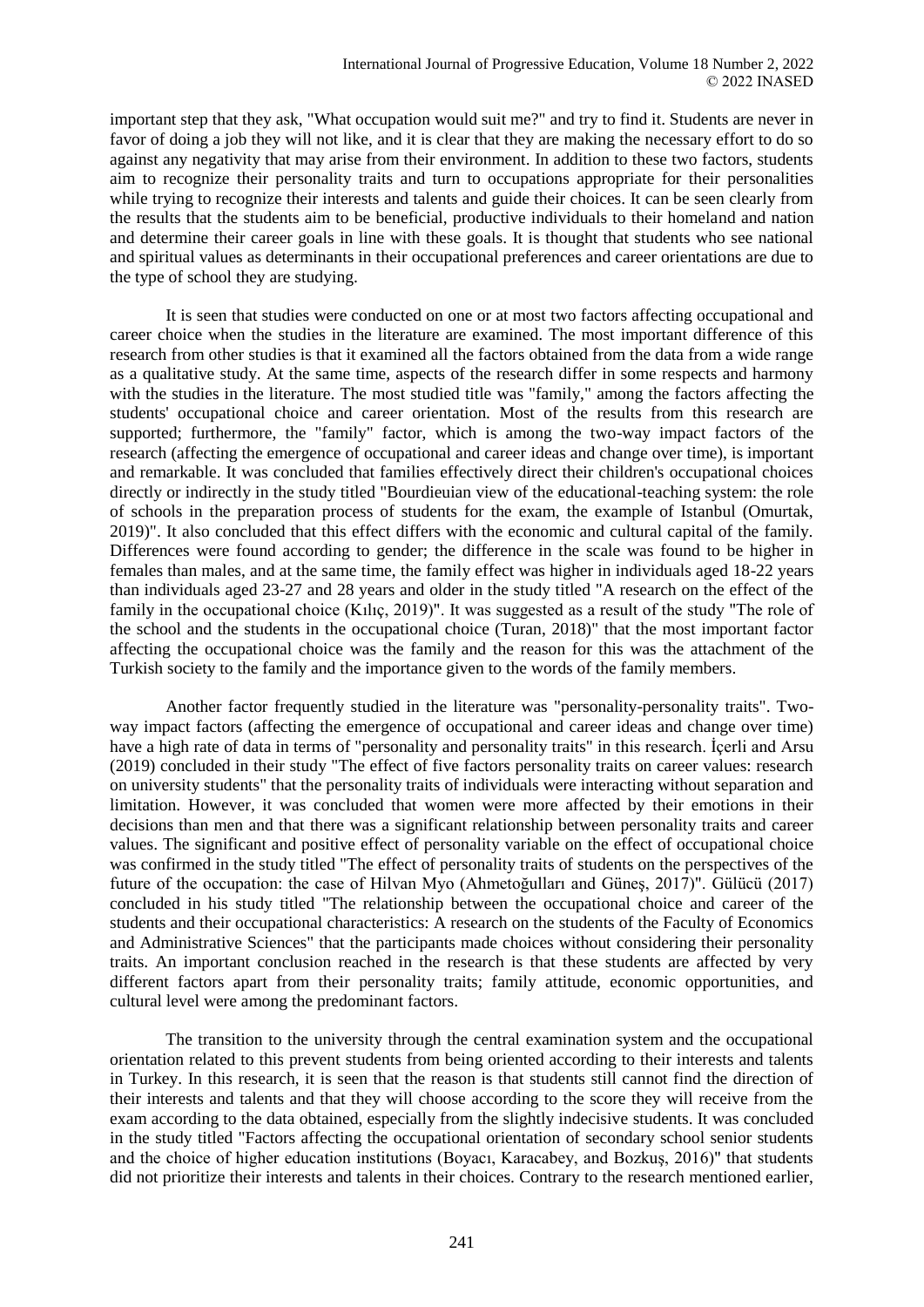a predominant number of participants mentioned their interests and talents and stated that they tried to choose an occupation appropriate to their interests and talents in this study. However, they emphasized that this effort was not supported. They argued that schools should focus on different studies. It was concluded in the study, as mentioned earlier, that the students supported this issue and similarly stated that the guidance activities were inadequate. It was concluded in the study titled "Evaluation of the factors affecting the occupational choice of the students: Example of call center services (Çelik and Üzmez, 2014)" that the students were interested and wanted to have an occupation appropriate to their talents.

The fact that the study sample consisted of especially female students and that they studied in Imam Hatip High Schools and that most students studying in these schools had high religious values did not adversely affect their occupational orientation according to the results obtained from the data. It has been observed that the students made choices in line with their wishes even if the effect of the family is high. However, they considered alternatives having appropriate and comfortable working conditions for women. It is noteworthy that they shape their orientations with the idea of how they will be useful to their homeland and nation, especially in terms of national and spiritual values. Contrary to these results, it was found in the study titled "The relationship between attitude towards working women and religious orientation (Kuzgun and Sevim, 2004)" that the increase in the level of education decreased the level of religious orientation and those with high religious orientation had a lower view of working life. It was also stated that not only religious orientation could not be the cause, but also that women had to stay one step behind in their occupational lives due to their traditional gender roles and the society's perspective on the role of women. Students were aware that they should exist in their occupational life and stated that they would be useful to more countries with their religious knowledge and as individuals with these skills in this study. It is noticeable that the newly raised generation is more conscious and especially aware of having an occupation as a woman considering the time difference between the two studies (in the 15 years between 2004 and 2019). The fact that the country paved the way for studying and working, especially for women with hijab, and caused occupational choice and career orientation of students in this respect can be considered the reason for this difference. It is observed in Kılıç's (2018) study that the researcher reached almost the same conclusions as Kuzgun and Sevim's (2004) study. Kılıç concluded that women with high religious motivation attach more importance to family life and underestimate or give up their career goals in his study "Attitude, altruism, and religiousness towards family and career in women: a model testing study (2018)". The study sample consists of female and university students studying in different grades. For this reason, this study does not show consistency in terms of goals, but IHHS female students, who constitute the sample of this study, have stated that they wanted to be successful and useful individuals in their future lives without disrupting their family status. Recently, it can be said that the changing perspective missions and visions in Imam Hatip High Schools and the goals desired to be realized within the scope of the Ministry of National Education's 2023 Education Vision play a role in changing students' perspectives.

The age group of the study sample represents Generation Z. The birth dates of female students are after 2000. Generation Z was born between 2000-2020 and is called the generation of the future; the labels "crystal generation," "Internet generation", "i-generation" are also used for this generation. It is a generation born with the Internet and unable to live independently of technology; speed and fast life are at the forefront for them in every field. This generation, which is intertwined with the digital world, will soon be thrown into business life with the retirement of the baby boomer generation from the business world. They have started their occupational choice and career plans even if they have not yet started to work (Çetin and Karalar, 2016). It was observed that Generation Z individuals had strong family relations and were heavily influenced by them in their work planning according to the results of the research titled "The Possible Effects of the Future Generation Z on Working Life (Taş, Demirdöğmez, and Küçükoğlu, 2017)". It is also a result that supports the characteristics of Generation Z that they want to turn to occupations that are comfortable and flexible to work. It was concluded that Generation Z students were more prone to a multi-faceted career and that female student acted according to values and psychological mobility perceptions in a study titled "A research on the very intense and unlimited career perceptions of Generation  $X$ ,  $Y$ , and  $Z$  students (Cetin and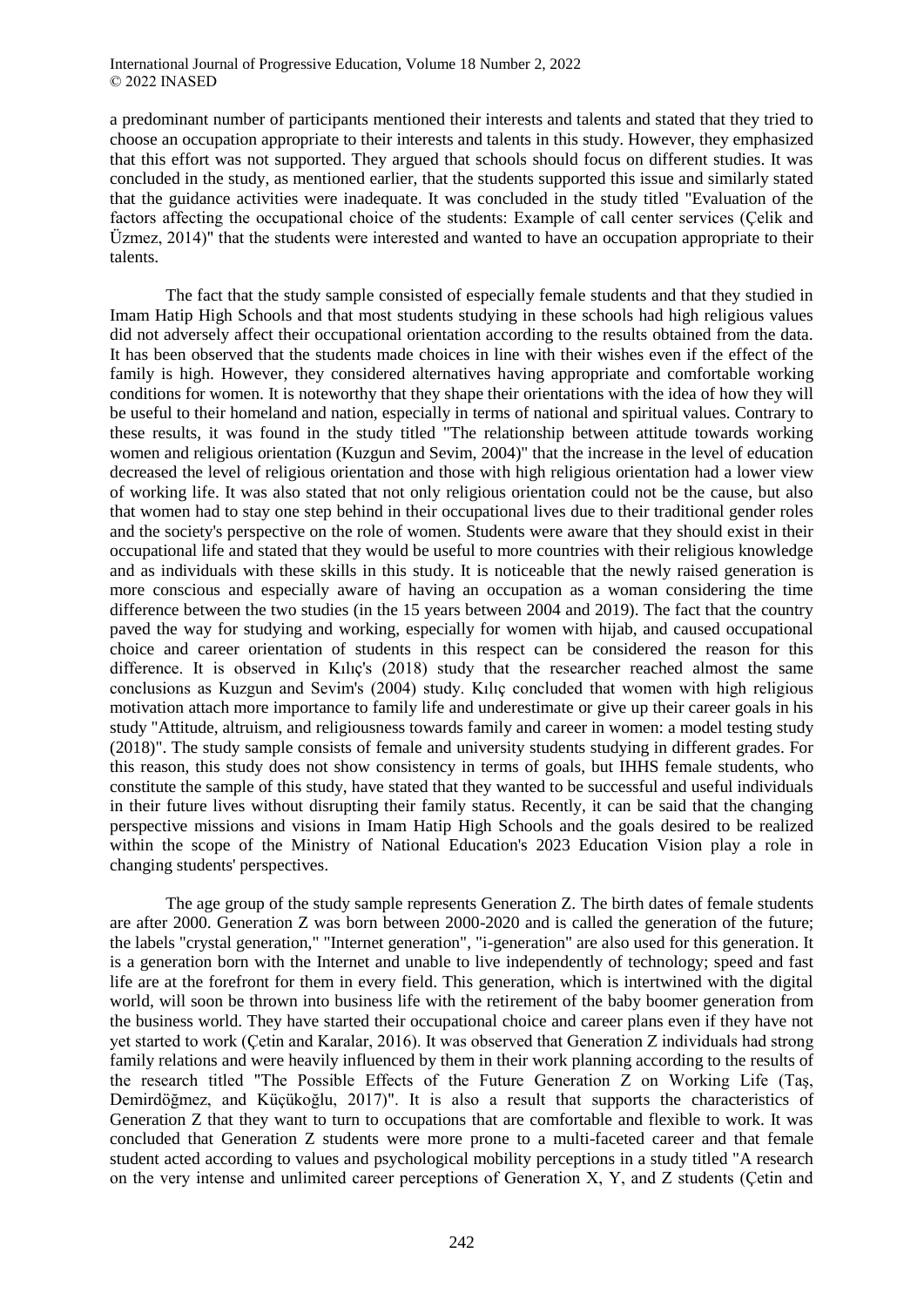Karalar, 2016)". It was concluded that Generation Z students should be well known by their teachers and have deep knowledge about their developmental characteristics, talents, and personality traits in the study titled "Generation Z and teaching profession (Karadoğan, 2019)". These results coincide with the results obtained from Generation Z students, the age group sample of this study.

In the data obtained from a considerable number of study students, their indecisiveness in occupational and career orientations and its adverse effect on them is noteworthy. It was concluded that high school students could not find sufficient support from their families, teachers, and friends during their occupational and career choices in the study titled "Social support and gender (Öztemel, 2013), which are perceived as predictors of the career decision-making difficulties of high school students". It was observed that girls experienced more indecisiveness in terms of gender than boys. Meanwhile, the lack of guidance and counseling services provided to students in schools was understood.

The fact that this study consists of only female students and other gender-related researches concluded as follows: female students generally make occupational choices in civil service and teaching that offer regular living conditions as stated in "Factors affecting the university and occupational choices of secondary school senior students: Sakarya city center example (Yelken, 2008)"; students have a sense of equity in their occupational choices, and they are less affected by this as well as female students having more sense of equity as stated in "Gender's role in occupational choice in the society: a scale development study (Gökcan, 2018)"; female students have lower selfefficacy and self-esteem in career decision-making compared to male students as stated in "Selfesteem and perceived social support as predictors of career decision-making self-efficacy in secondary school students (Mert, Duman, and Kahraman, 2019)". These results are consistent with the data obtained from this research.

It is a kind of need for the individual to have an occupation and to have a career goal. Meeting this need correctly and being happy as a result can be considered as an important turning point for individuals. Since an exam-oriented system is mostly carried out in Turkey and this process is stressful, it makes it debatable whether students make healthy choices in decision periods. It is thought that it will help restructure the studies to be conducted in Turkey since the research is a study to discover "factors affecting the occupational choice and career orientation". In the light of the study results, the following suggestions could be made:

- It is recommended to policymakers to support female students to have an occupation in society and raise awareness of all environments of society in this regard and consider the principle of equality.
- Psychological Counseling and Guidance (PCG) activities should be handled in a multifaceted way, as stated in the Ministry of National Education 2023 Vision Document, "... *creating a system that allows children to receive education following their characteristics, interests, and talents... creating a career guidance system, career profile, and development file as well as carrying out these studies considering Turkish culture..."* should be applied with sensitivity by school administrators.
- It is recommended that school administrators and teachers get to know the students primarily from the lower classes according to the needs of the students; teachers are recommended to make students aware of their interests, talents, and personality traits.
- It is recommended that schools inform their families step by step in this process and raise their children's awareness of how they can be more beneficial in the period when both physical and mental changes occur.
- The implementation of the studies that can be carried out within the scope of the MoNE 2023 objectives and are planned or in the planning phase by school administrators and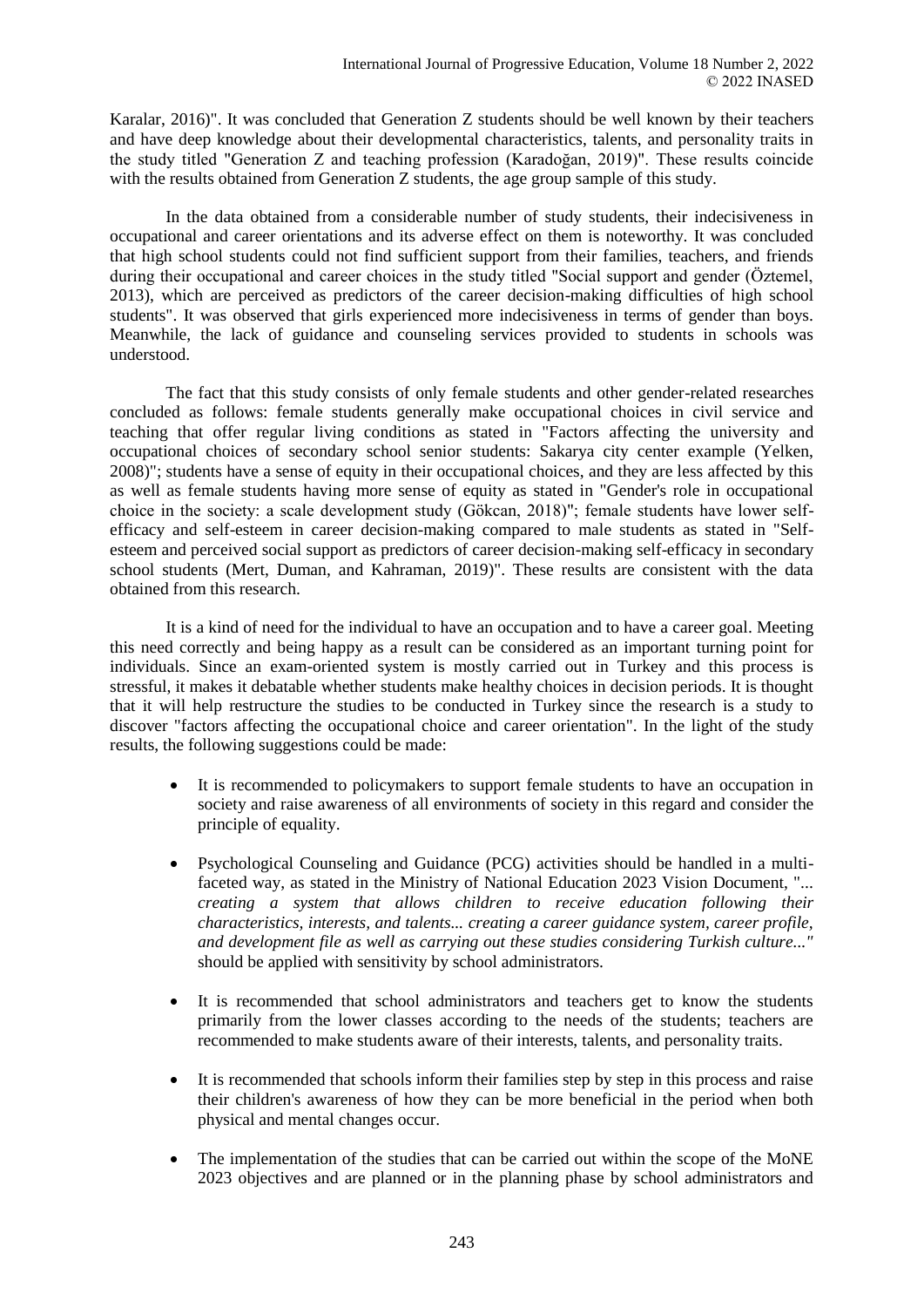teachers considering the above-mentioned suggestions will also provide positive benefits for our young people who constitute the future of Turkey to be happier, healthier, productive, and beneficial to their homeland and nation.

#### **REFERENCES**

- Aggarwal, S. and Bala, R. (2017). A comparative study of occupational interest of secondary school students. *International Journal of Educational Research Studies*, *2*(11), 807-812.
- Ahmetoğulları, K. and Güneş, M. (2017). Öğrencilerin kişilik özelliklerinin mesleğin geleceğine bakış açılarına etkisi: Hilvan MYO örneği. *Mehmet Akif Ersoy Üniversitesi Sosyal Bilimler Enstitüsü Dergisi*, *9*(21),24-39. http://doi.org/10.20875/makusobed.312297
- Akdeniz, S. (2009). *Ergenlerin meslek kararı verme yetkinlik algılarının, algılanan ana-baba tutumu ve bazı özlük nitelikleri açısından incelenmesi*. [Doctoral thesis]. Selçuk University.
- Akkoç, F. F. (2009). *Lise Öğrencilerinin Kariyer Düşüncelerini Etkileyen Faktörlerin İncelenmesi*. [Doctoral thesis]. Dokuz Eylül University.
- Atalay, D. (2008). *İlgilerin meslek, ders seçimi ve ortaöğretim kurumuna etkileri*. [Postgraduate thesis]. Beykent Üniversitesi University.
- Atlı, A. (2012*). Lise öğrencilerinin mesleki değerlerinin incelenmesi.* [Postgraduate thesis]. İnönü University.
- Bacanlı, F. and Sürücü, M. (2011). İlköğretim Öğrencilerinin Kariyer Gelişimleri ile Ebeveyne Bağlanmaları Arasındaki İlişkilerin İncelenmesi. *Türk Eğitim Bilimleri Dergisi*, *9*(4), 679- 700.
- Bayraktaroğlu, S. (2008). *İnsan kaynakları yönetimi (3rd ed.).* Sakarya Yayıncılık.
- Berg, B. L. and Lune, H., (2019). *Sosyal bilimlerde nitel araştırma yöntemleri*. Eğitim Yayınevi.
- Bolat, N. and Odacı, H. (2017). High school final year students' career decision-making self-efficacy, attachment styles and gender role orientations. *Current Psychology*, *36*(2), 252-259. http://doi.org/10.1007/s12144-016-9409-3
- Boyacı, A., Karacabey, M. F. and Bozkus, K. (2016). Ortaögretim son sınıf ögrencilerinin meslek yönelimini ve yüksekögretim kurumlarının seçimini etkileyen faktörler. *1. Cumhuriyet International Journal of Education*, *5*(3), 67.
- Bozgeyikli, H. (2004). Meslek kararı verme yetkinlik ölçeğinin geliştirilmesi. *Selçuk Üniversitesi Sosyal Bilimler Enstitüsü Dergisi*, (11), 221-234.
- Bratsch, K. S. (2001). *Career Choices: A Career Exploration Guide*. American Book Business Press.
- Bryant, B. K., Zvonkovic, A. M. and Reynolds, P. (2006). Parenting in relation to child and adolescent vocational development. *Journal of Vocational Behavior*, *69*(1), 149-175. https://doi.org/10.1016/j.jvb.2006.02.004
- Çakır, M. A. (2011). *Meslek seçimi, mesleki karar ve mesleki kararsızlık*. Anı Yayıncılık.
- Çelik, N. ve Üzmez, U. (2014). Üniversite öğrencilerinin meslek seçimini etkileyen faktörlerin değerlendirilmesi: Çağrı merkezi hizmetleri örneği. *Elektronik Mesleki Gelişim ve Araştırmalar Dergisi*, *2*(1), 94-105.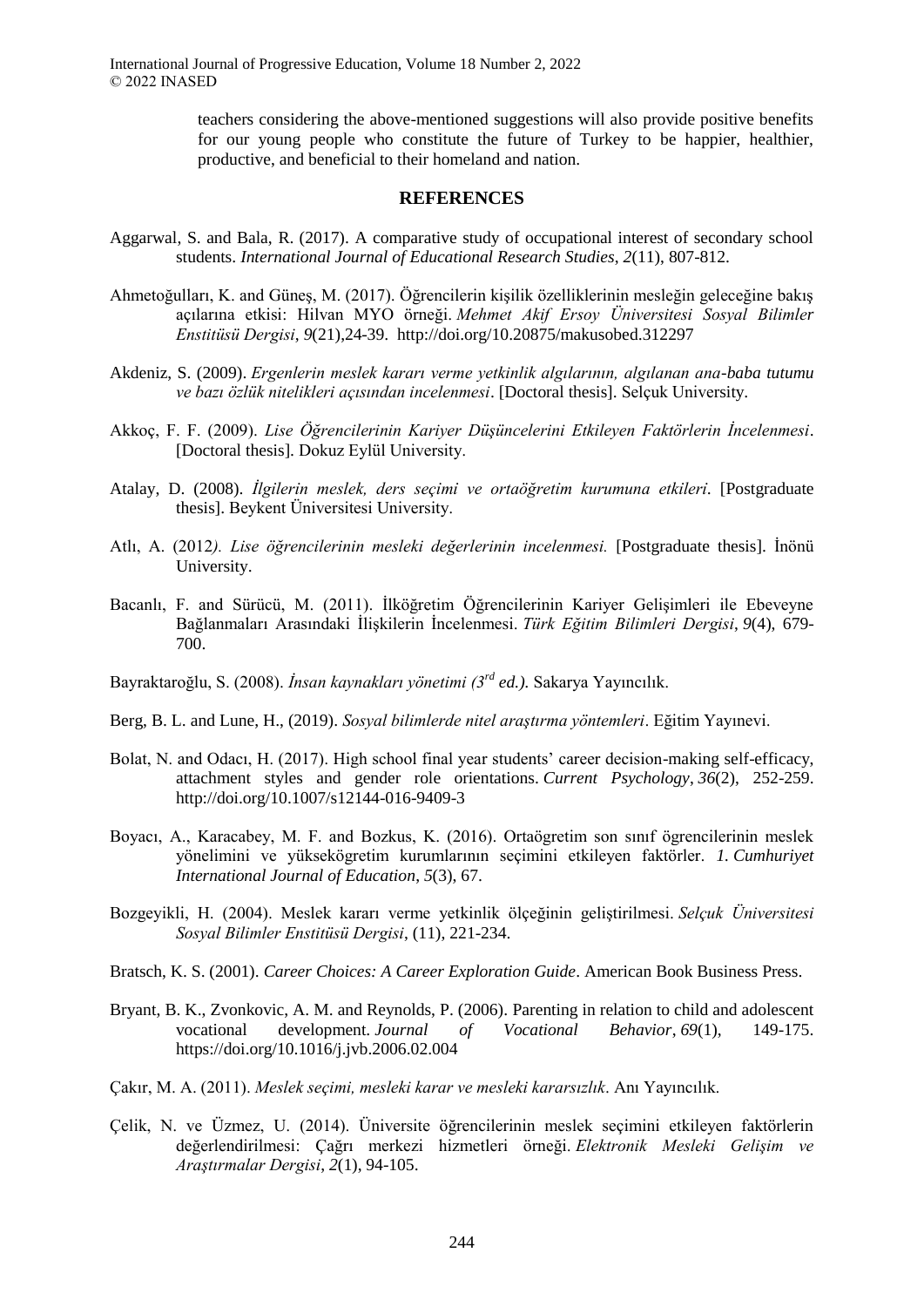- Çetin, C. and Karalar, S. (2016). X, Y ve Z kuşağı öğrencilerin çok yönlü ve sınırsız kariyer algıları üzerine bir araştırma. *Yönetim Bilimleri Dergisi / Journal of Administrative Sciences 14* (28), 157-197.
- Corey, P. (2015). *Examining the influence of parental pressure and perceived control on young adults' career exploration*. [Postgraduate thesis]. University of Toronto/Department of Applied Psychology and Human Development.
- Creswell, J. W. (2016). *Nitel araştırma yöntemleri: Beş yaklaşıma göre nitel araştırma ve araştırma deseni.* M. Bütün ve S. B. Demir (Çev. Edt.). Siyasal Kitapevi.
- Denault, A. S., Ratelle, C. F., Duchesne, S. and Guay, F. (2019). Extracurricular activities and career indecision: A look at the mediating role of vocational exploration. *Journal of Vocational Behavior*, *110*, 43-53. http://dio.org/10.1016/j.jvb.2018.11.006
- Denzin, N. K. and Lincoln, Y. S. (2011). *Introduction: The discipline and practice of qualitative research*. The Sage handbook of qualitative research  $(4<sup>th</sup>$  ed.). Thousands Oaks, CA: Sage.
- MEB (2017) *Din Öğretimi Genel Müdürlüğü Anadolu İmam Hatip Ortaokulları ve Liseleri Vizyon Belgesi,* Ankara erişim adresi: http://dogm.meb.gov.tr/meb\_iys\_dosyalar/2017\_ 10/02114432\_vizyonBelgesi2017.pdf
- Erdoğmuş, N. (2003). *Kariyer geliştirme*. Nobel Yayınları.
- Fabio, A. D., Palazzeschi, L., Asulin-Peretz, L. and Gati, I. (2013). Career indecision versus indecisiveness: Associations with personality traits and emotional intelligence. *Journal of Career Assessment*, *21*(1), 42-56.
- Feldman, D. C. (2003). The antecedents and consequences of early career indecision among young adults. *Human Resource Management Review*, *13*(3), 499-531.
- Germeijs, V. and Verschueren, K. (2006). High school students' career decision-making process: Development and validation of the study choice task inventory. *Journal of Career Assessment*, *14*(4), 449-471.
- Gökcan, M. (2018). *Meslek seçiminde toplumsal cinsiyetin rolü: Bir ölçek geliştirme çalışması*. [Postgraduate thesis]. Ondokuz Mayıs University.
- Gülücü, H. (2017). *Ünı versı te öğrencı lerı nı n meslek ve karı yer seçı mı ı le kı şı lı k özellı klerı arasındakı ı lı şkı : İktı sadı ve İdarı Bı lı mler Fakültesı öğrencı lerı üzerı ne bı r araştırma.* [Postgraduate thesis]. Muğla Sıtkı Koçman University.
- Huffman, M. L. and Torres, L. (2001). Job search methods: Consequences for gender-based earnings inequality. *Journal of Vocational Behavior*, *58*(1), 127-141.
- İbiş, E. (2011). *Öğrencilerin Üniversite Bölüm Tercihleri ve Kariyer Yönelimleri Arasındaki İlişkiye Dair Bir Araştırma*. [Postgraduate thesis]. İstanbul University.
- İçerli, L. and Arsu Ş. (2019). Beş faktör kişilik özelliklerinin kariyer değerleri üzerindeki etkisi: Üniversite öğrencileri üzerine bir araştırma. *İktisadi İdari ve Siyasal Araştırmalar Dergisi*, *4*(8), 21-45. http://dio.org/10.25204/iktisad.429513
- Karabacak, N. (2016). *Sınıf öğretmenlerinin mesleki değerleri üzerine nitel bir çalışma*. [Doctoral thesis]. Necmettin Erbakan University.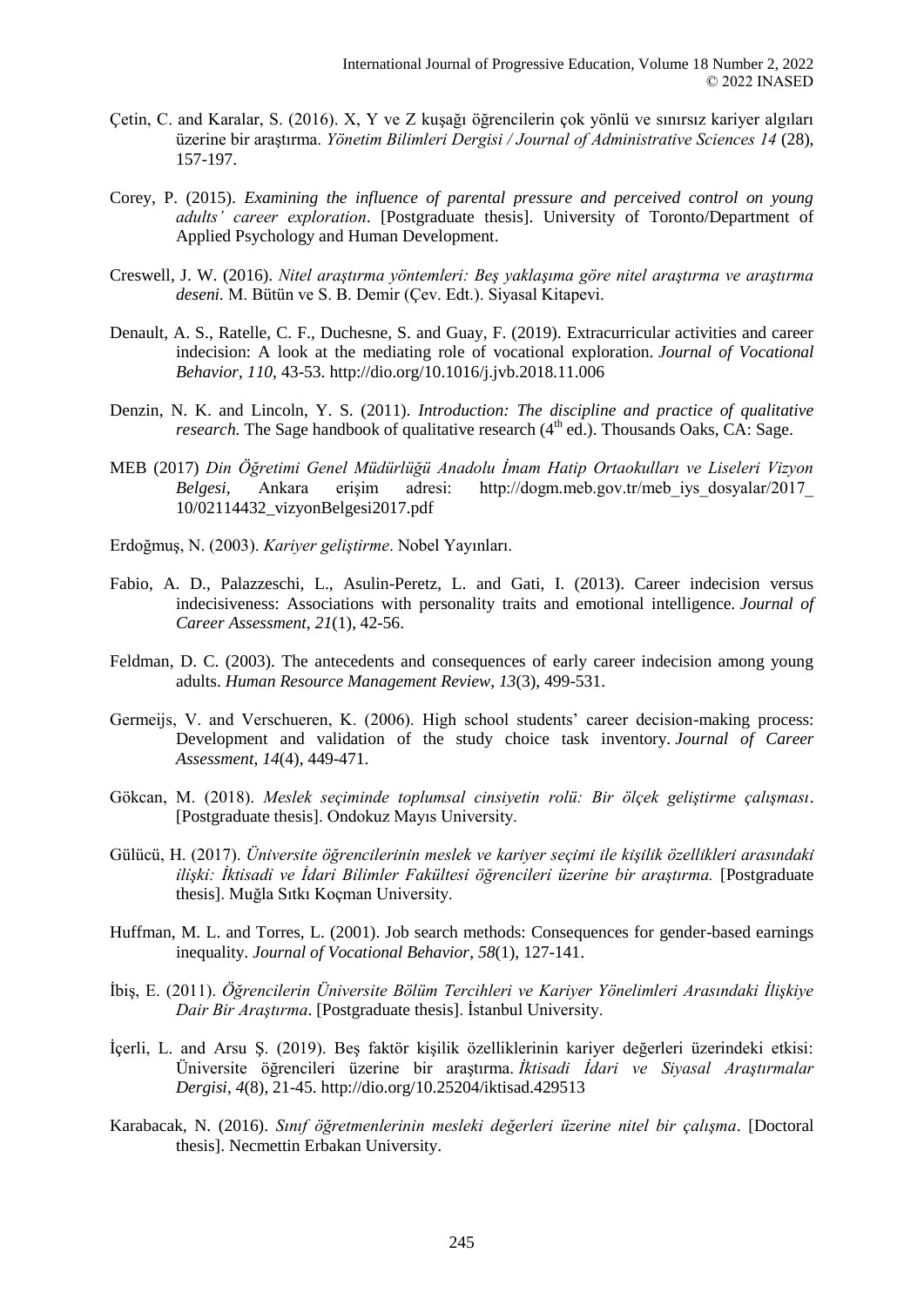- Karadoğan, A. (2019). Z kuşağı ve öğretmenlik mesleği. *Ağrı İbrahim Çeçen Üniversitesi Sosyal Bilimler Enstitüsü Dergisi*, 5(2), 9-42. http://doi.org/10.31463/aicusbed.597636
- Karasubaşı, Ö. A. (2019). *Öğrenci ve mezunlarının perspektifinden imam hatip liselerinin değerlendı rı lme*. [Postgraduate thesis]. Tokat GaziOsmanpaşa University.
- Kaygın, E. and Zengin, Y. (Ed.). (2019). *Kariyer, temel kavramlar, yönetimi, güncel konular*. Eğitim Yayınevi.
- Kılıç, E. (2019). *Meslek seçiminde ailenin etkisine yönelik bir araştırma*. [Postgraduate thesis]. Maltepe University.
- Kılıç, Y. (2018). *Kadınlarda kariyer hedeflerinin yordayıcıları olarak aile ve kariyere yönelik tutum, özgecilik ve dindarlık: bir model test etme çalışması.* [Postgraduate thesis]. Ondokuz Mayıs University.
- Kuzgun, Y. (2000). *Meslek danışmanlığı, kuramlar, uygulamalar*. Nobel Yayıncılık.
- Kuzgun, Y. and Deryakulu, D. (2014). *Eğitimde bireysel farklılıklar.* (3rd ed.). Nobel Akademik Yayıncılık.
- Kuzgun, Y. and Sevim, S. A. (2004). Kadınların çalışmasına karşı tutum ve dini yönelim arasındaki ilişki. *Ankara Üniversitesi Eğitim Bilimleri Fakültesi Dergisi*, *37*(1), 14-27.
- Lehman, H. C. and Witty, P. A. (1930). Some factors which influence the child's choice of occupation. *The Elementary School Journal*, 31(4), 285-291.
- MEB. (2018). 2023 eğitim vizyonu. Ankara: MEB. Erişim adresi (25 Nisan 2020): http://2023vizyonu. meb.gov.tr/
- Mert, A., Duman, A. E. and Kahraman, M. (2019). Ortaöğretim öğrencilerinde kariyer karar verme özyeterliğinin yordayıcıları olarak benlik saygısı ve algılanan sosyal destek. *Yüzüncü Yıl Üniversitesi Eğitim Fakültesi Dergisi*, *16*(1), 594-619. http://dx.doi.org/10.23891/efdyyu.2019.183
- Miles, M. B. and Huberman, A. M. (2019). *Genişletilmiş bir kaynak kitap: Nitel veri analizi* (Çev. Ed., S. Akbaba Altun ve A. Ersoy). Pegem Akademi.
- Niles, S.G. and Harris-Bowlsbey, J. (2013). *21. yüzyılda kariyer gelişimi müdahaleleri.* (F. Korkut Owen Çev.). Nobel Akademik Yayıncılık.
- Öcal, M. (2015). *Osmanlı'dan günümüze Türkiye'de din eğitimi.* Dergâh Yayınları.
- Omurtak, G. (2019). *Eğitim-öğretim sistemine Bourdieu'cu bakış: Lise öğrencilerinin sınava hazırlık sürecinde ailelerinin meslek seçimlerindeki rolü, İstanbul örneği.* [Postgraduate thesis]. Maltepe University.
- Özdemir, S. (2018). *Akademik örgütlerde kıskançlık üzerine fenomenolojik bir çalışma.* [Postgraduate thesis]. Süleyman Demirel University.
- Özgen, H., Yalçın, A. and Öztürk, A. (2002). *İnsan kaynakları yönetimi*. Nobel Yayıncılık.
- Özsoy, O. (2004). *Değişen dünyada meslek seçimi ve geleceğin meslekleri*. (4th ed.). Hayat Yayıncılık.
- Öztemel, K. (2013). Lise öğrencilerinin kariyer karar verme güçlüklerinin yordayıcıları olarak algılanan sosyal destek ve cinsiyet. *Journal of Turkish Educational Sciences*, *11*(3).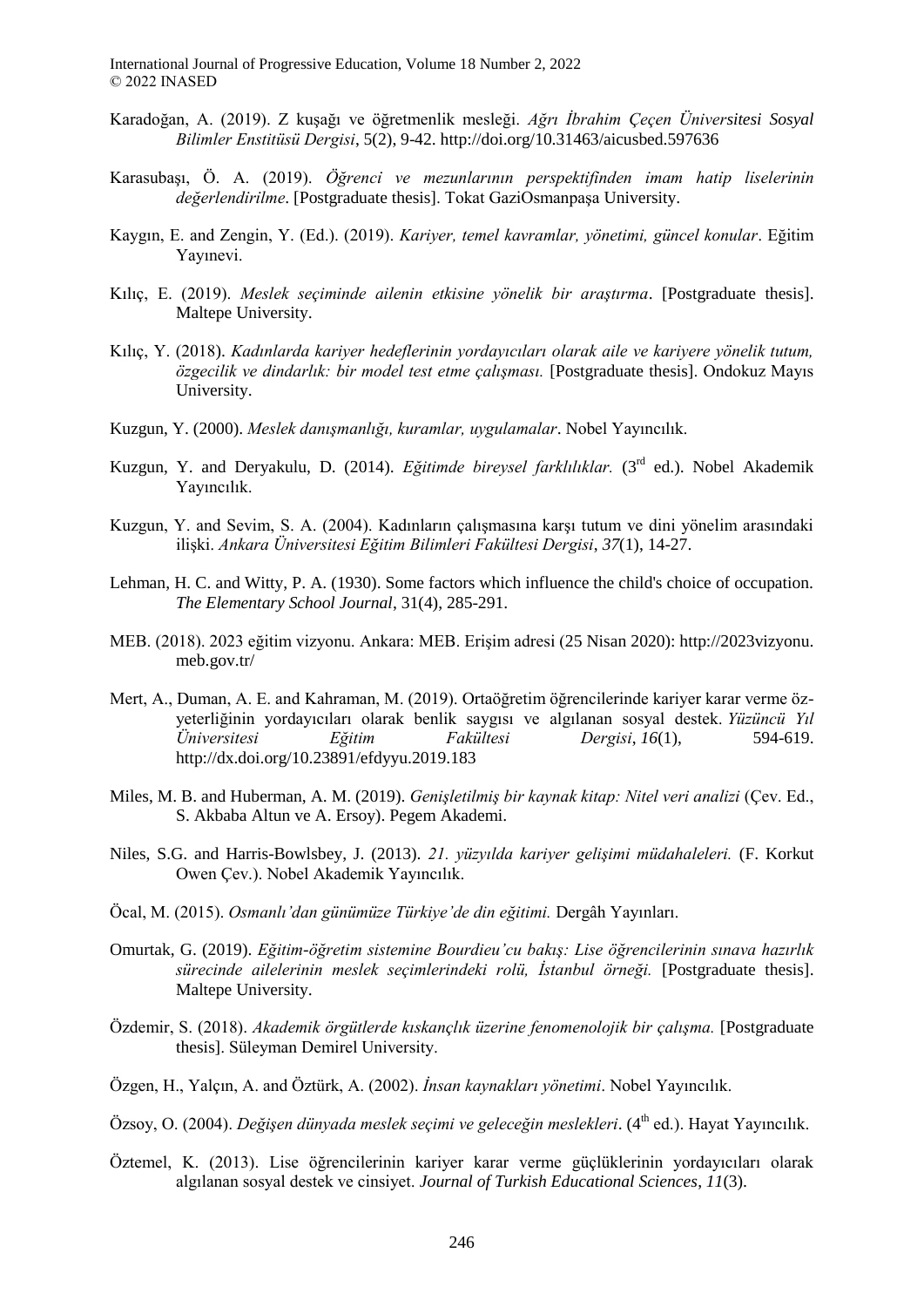- Patton, M. Q. (2018). *Nitel Araştırma ve Değerlendirme Yöntemleri*. (M. Bütün ve S. B. Demir, Çev.). Pegem Akademi.
- Pérez, J. C. and Cumsille, P. (2012). Adolescent temperament and parental control in the development of the adolescent decision making in a Chilean sample. *Journal of adolescence*, *35*(3), 659- 669.
- Porfeli, E. J. and Lee, B. (2012). Career development during childhood and adolescence. *New directions for youth development*, (134), 11-22.
- Porfeli, E. J. and Skorikov, V. B. (2010). Specific and diversive career exploration during late adolescence. *Journal of Career Assessment*, *18*(1), 46-58.
- Pyne, D. and Bernes, K. (2002). Adolescent perceptions of career and occupation. *Paper presented at the Annual NATCON Convention*, 21(23).
- Raque-Bogdan, T. L., Klingaman, E. A., Martin, H. M. and Lucas, M. S. (2013). Career-related parent support and career barriers: An investigation of contextual variables. *The Career Development Quarterly*, *61*(4), 339- 353.
- Rogers, M. E. and Creed, P. A. (2011). A longitudinal examination of adolescent career planning and exploration using a social cognitive career theory framework. *Journal of Griffith University School of Psychology.*
- Rotundo, M. (2006). Abilities. *Encyclopedia of career development*, 1-4.
- Sawitri, D. R. (2019). Career congruence with parents from the perspective of gender. In *1st Annual Internatioal Conference on Social Sciences and Humanities (AICOSH)*. Atlantis Press.
- Schulenberg, J. E. and Bachman, J. G. (1993). *Long hours on the job?: not so bad for some adolescents in some types of jobs: the quality of work and substance use, affect and stress*. Institute for Social Research, University of Michigan.
- Seker, G. and Capri, B. (2019). The Relationship between Vocational Personality Types and Vocational Values. *Journal of Education and Training Studies*, *7*(11), 103-113. http://doi.org/10.11114/jets.v7i11.4478
- Sickinger, P. H. (2013). *Social cognitive career theory and middle school student career exploration*. (Unpublished doctoral tehesis). Retrieved from ProQuest LLC.
- Taş, H. Y., Demirdöğmez, M. and Küçükoğlu, M. (2017). Geleceğimiz olan Z kuşağının çalışma hayatına muhtemel etkileri. *Uluslararası Toplum Araştırmaları Dergisi*, *7*(13), 1031-1048. http://doi.org/10.26466/opus.370345
- Telman, C. (2006). *Başarıya giden yolda meslek seçimi*. Epsilon Yayıncılık.
- Tsui, K. T., Lee, C. K. J., Hui, K. F. S., Chun, W. S. D. and Chan, N. C. K. (2019). Academic and career aspiration and destinations: A Hong Kong perspective on adolescent transition. *Education Research International*, *2019*.
- Turan, Ü. (2018). *Okulun ve ailenin öğrencilerin meslek seçimindeki rolü*. [Postgraduate thesis]. Akdeniz University.
- Ünsür, A. (2005). *İmam-Hatip Liseleri kuruluşundan günümüze.* Ensar Neşriyat.